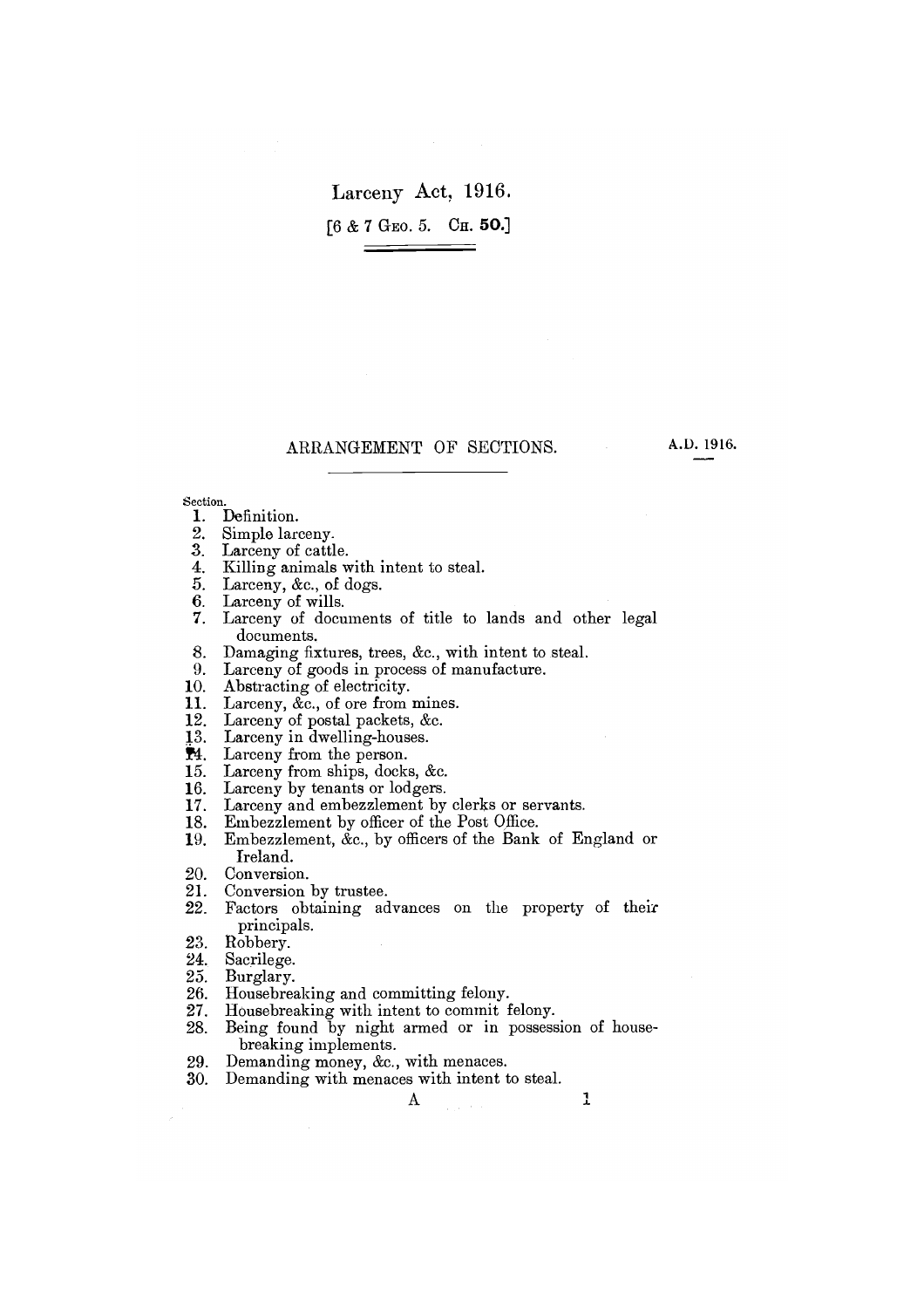Section. A.D. 1916. 31. Threatening to publish, with intent to extort.

- 32. False pretences.<br>33. Receiving.
- 33. Receiving.
- 34. Corruptly taking a reward.
- 35. Accessories and abettors.
- 36. Husband and wife.<br>37. Punishments.
- 
- 37. Punishments.<br>38. Jurisdiction o 38. Jurisdiction of quarter sessions.<br>39. Venue.
- Venue.
- 
- 40. Procedure.<br>41. Arrest with 41. Arrest without warrant.<br>42. Search warrants.
- 42. Search warrants.
- 
- 43. Evidence.<br>44. Verdict. Verdict.
- 45. Restitution.
- 46. Interpretation.
- 47. Savings.
- 48. Repeals.
- 49. Extent.
- 
- 50. Short title and commencement.
	- SCHEDULE.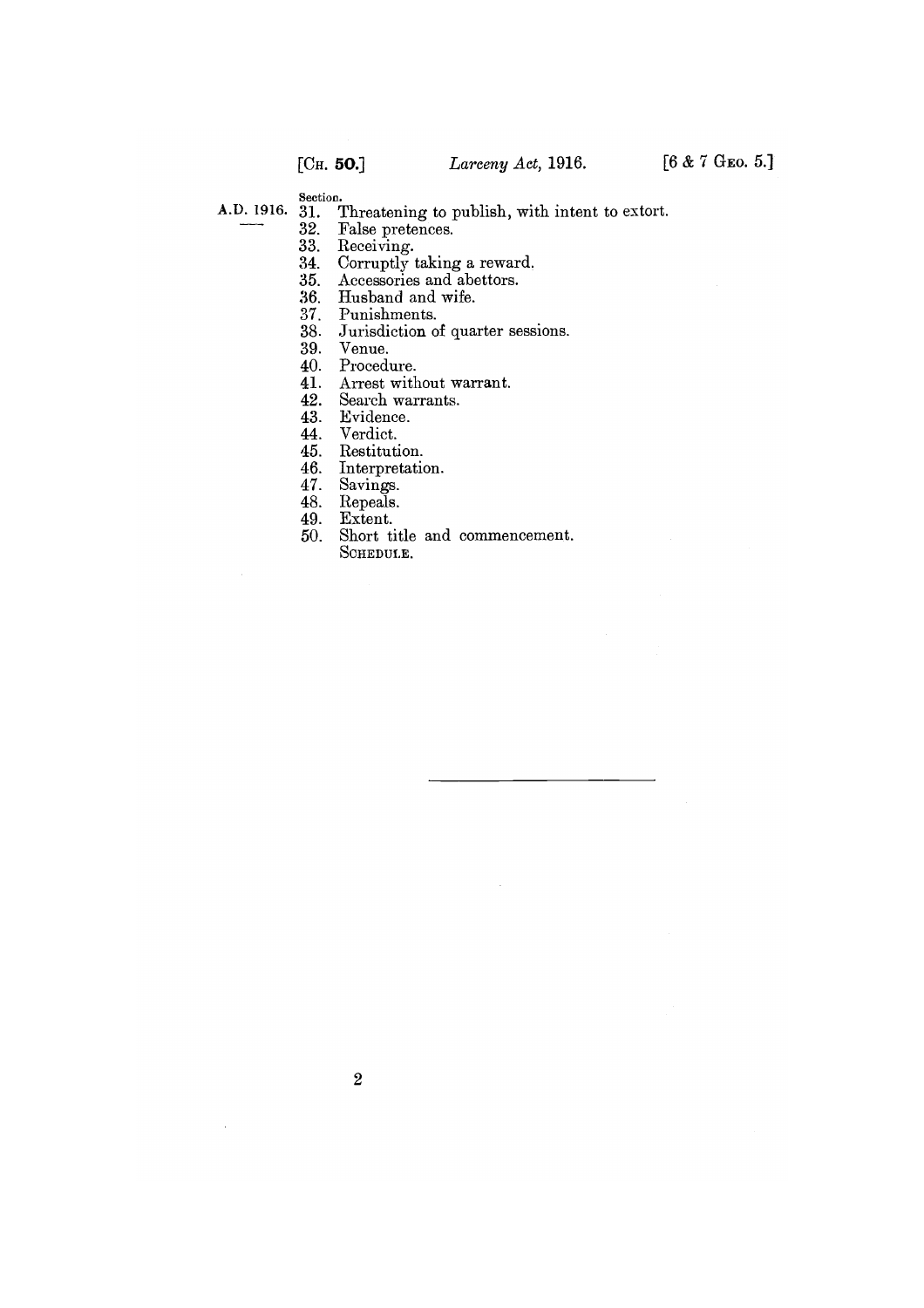

CHAPTER 50.

An Act to consolidate and simplify the Law relating to A.D. 1916. Larceny triable on Indictment and Kindred Offences. [31st October 1916.]

BE it enacted by the King's most Excellent Majesty, by and with the advice and consent of the Lords Spiritual and Temporal, and Commons, in this present Parliament assembled, and by the authority of the same, as follows:

1. For the purposes of this Act— $\qquad$  Definition.

(1) A person steals who, without the consent of the owner, fraudulently and without a claim of right made in good faith, takes and carries away anything capable of being stolen with intent, at the time of such taking, permanently to deprive the owner thereof:

Provided that a person may be guilty of stealing any such thing notwithstanding that he has lawful possession thereof, if, being a bailee or part owner thereof, he fraudulently converts the same to his own use or the use of any person other than the owner:

 $(2)$ —(i) the expression "takes" includes obtaining the possession—

(a) by any trick;

 $(b)$  by intimidation;

(e) under a mistake on the part of the owner with knowledge on the part of the taker that possession has been so obtained

 $(d)$  by finding, where at the time of the finding the finder believes that the owner can be discovered by taking reasonable steps;

(ii) the expression "carries away" includes any removal of anything from the place which it occupies, but in the case of a thing attached, only if it has been completely detached;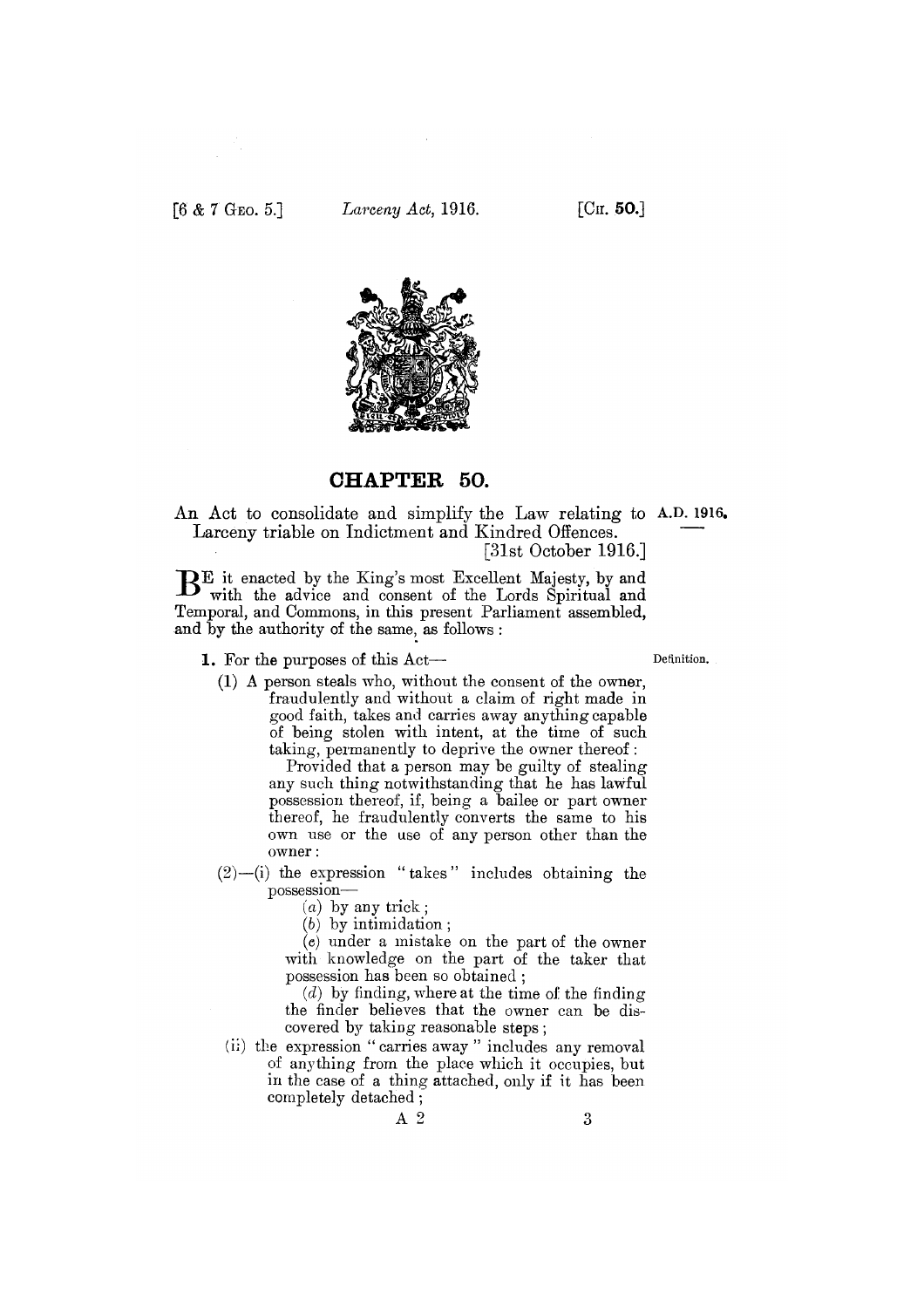A.D. 1916. (iii) the expression "owner" includes any part owner, or person having possession or control of, or a special property in, anything capable of being stolen:

> (3) Everything which has value and is the property of any person, and if adhering to the realty then after severance therefrom, shall be capable of being stolen:

> > Provided that—

(a) save as hereinafter expressly provided with respect to fixtures, growing things, and ore from mines, anything attached to or forming part of the realty shall not be capable of being stolen by the person who severs the same from the realty, unless after severance he has abandoned possession thereof; and

 $(b)$  the carcase of a creature wild by nature and not reduced into possession while living shall not be capable of being stolen by the person who has killed such creature, unless after killing it he has abandoned possession of the carcase.

2. Stealing for which no special punishment is provided under this or any other Act for the tune being in force shall be simple larceny and a felony punishable with penal servitude for any term not exceeding five years, and the offender, if a male under the age of sixteen years, shall be liable to be once privately whipped in addition to any other punishment to which he may by law be liable.

**Larceny of 3.** Every person who steals any horse, cattle, or sheep shall cattle, be guilty of felony, and on conviction thereof liable to penal servitude for any term not exceeding fourteen years.

Killing 4. Every person who wilfully kills any animal with intent<br>animals with to steal the carcase skin, or any part of the animal killed, shall animals with to steal the carcase skin, or any part of the animal killed, shall be guilty of felony, and on conviction thereof liable to the same punishment as if he had stolen such animal, provided that the offence of stealing the animal so killed would have amounted to felony.

steal.

Larceny, &c..  $\qquad 5.$  Every person who-

- $(1)$  steals any dog after a previous summary conviction of any such offence; or
- (2) unlawfully has in his possession or on his premises any stolen dog, or the skin thereof, knowing such dog or skin to have been stolen, after a previous summary conviction of any such offence; or
- (3) corruptly takes any money or reward, directly or indirectly, under pretence or upon account of aiding any person to recover any stolen dog, or any dog
- 4

Simple larceny.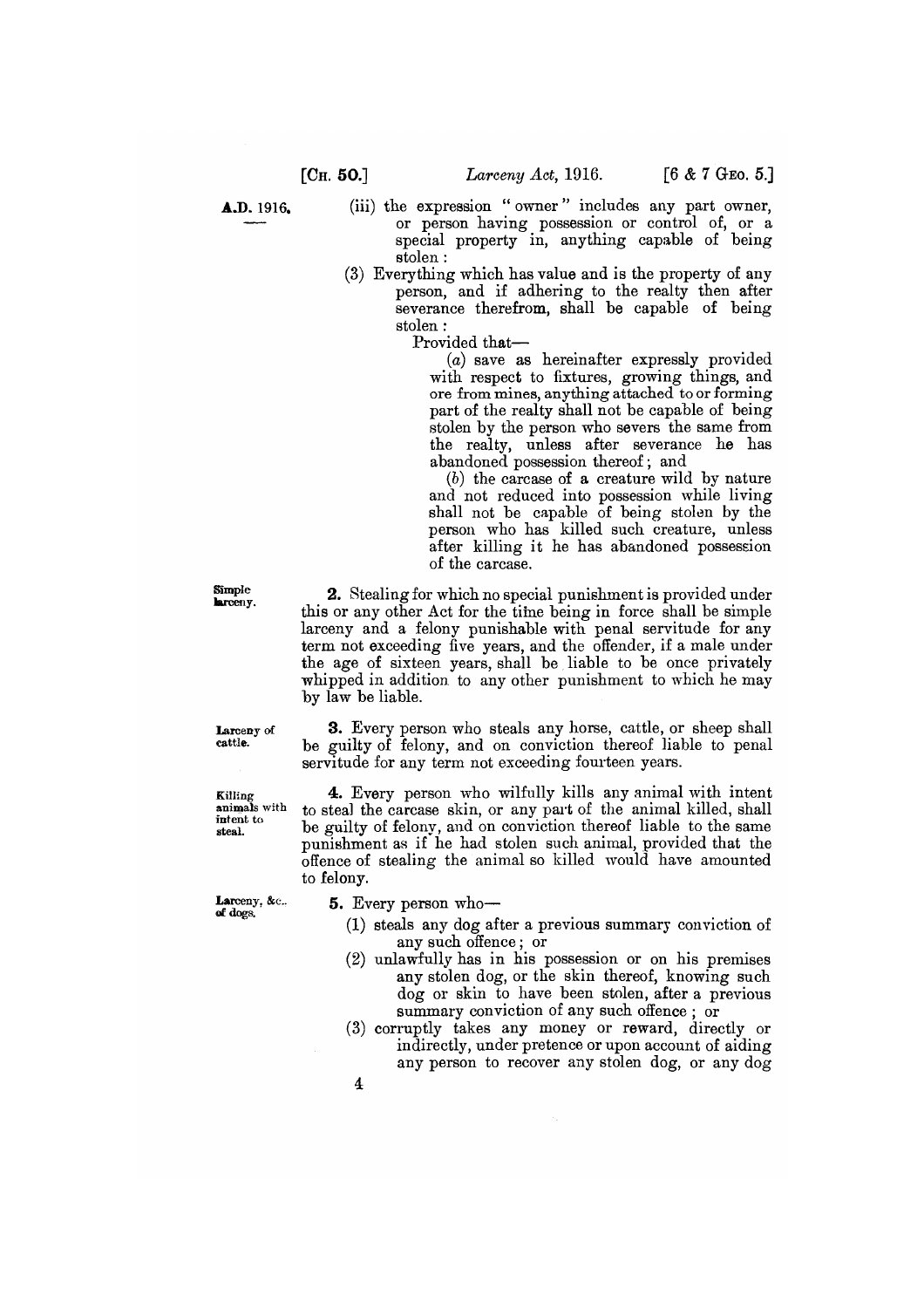which is in the possession of any person not being A.D. 1916. the owner thereof;

shall be guilty of a misdemeanour, and on conviction thereof liable to imprisonment for any term not exceeding eighteen months, with or without hard labour.

6. Every person who steals any will, codicil, or other testa- Larceny of mentary instrument, either of a dead or of a living person, shall wills. be guilty of felony, and on conviction thereof liable to penal servitude for life.

7. Every person who steals the whole or any part of - Larceny of

- $(1)$  any document of title to lands; or
- $(2)$  any record, writ, return, panel, petition, process, and other legal interrogatory, deposition, affidavit, rule, order, warrant of attorney, or any original document of or belonging to any court of record, or relating to any cause or matter, civil or criminal, begun, depending, or terminated in any such court; or
- (3) any original document relating to the business of any office or employment under His Majesty, and being or remaining in any office appertaining to any court of justice, or in any of His Majesty's castles, palaces, or houses, or in any government or public office;

shall be guilty of felony, and on conviction thereof liable to penal servitude for any term not exceeding five years.

8. Every person who—

(1) Steals, or, with intent to steal, rips cuts severs or  $\frac{fixtures}{xc}$ , with intent breaks—<br>breaks— to steal.

(a) any glass or woodwork belonging to any building; or

(b) any metal or utensil or fixture, fixed in or to any building; or

(c) anything made of metal fixed in any land being private property, or as a fence to any dwelling-house, garden or area, or in any square or street, or in any place dedicated to public use or ornament, or in any burial-ground:

(2) Steals, or, with intent to steal, cuts, breaks, roots up or otherwise destroys or damages the whole or any part of any tree, sapling, shrub, or underwood growing—

> (a) in any place whatsoever, the value of the article stolen or the injury done being to the amount of one shilling at the least, after two previous summary convictions of any such offence; or

> (b) in any park, pleasure ground, garden, orchard, or avenue, or in any ground adjoining or belonging to any dwelling-house, the value of

> > 5

documents of<br>title to land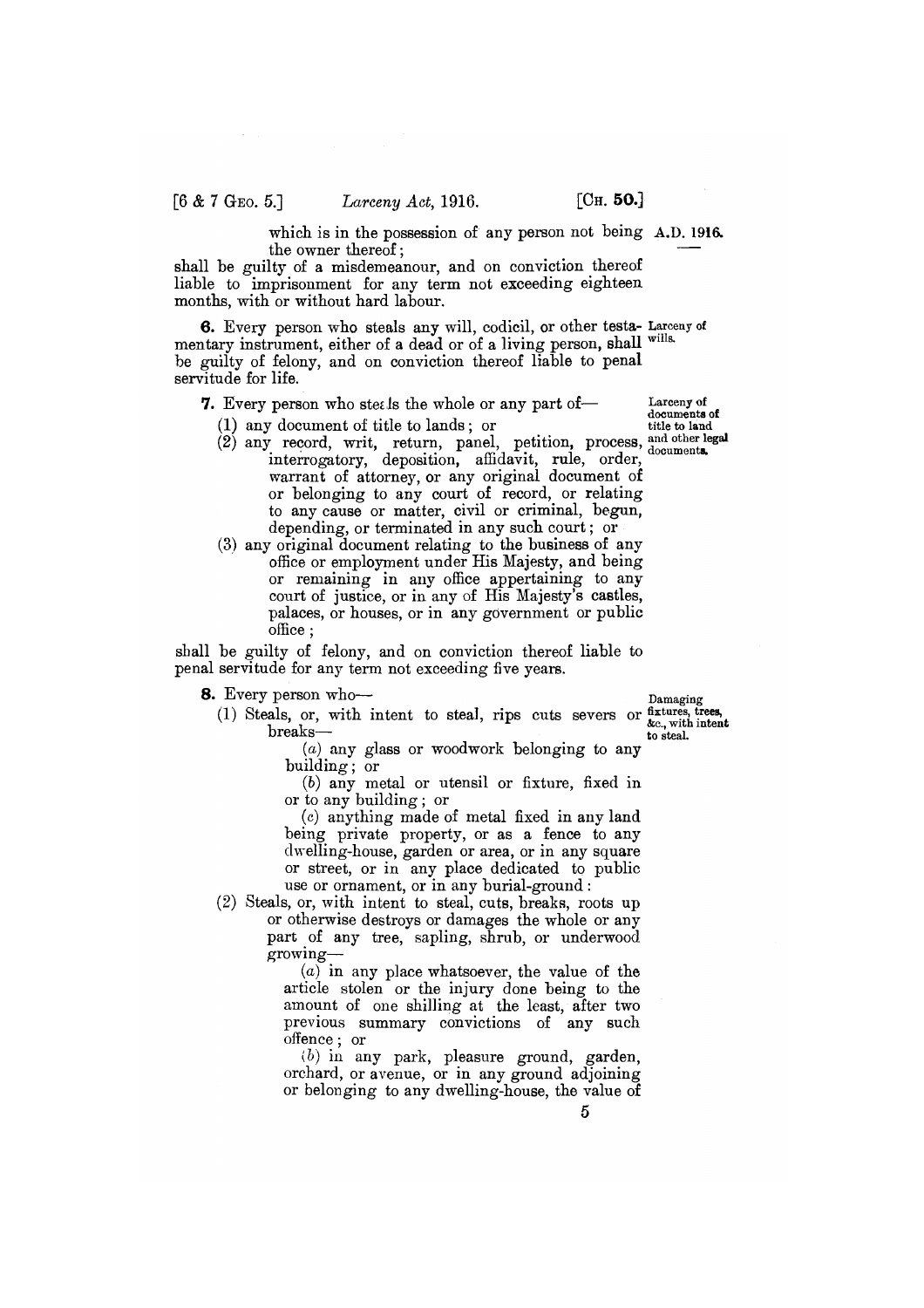A.D. 1916. the article stolen or the injury done exceeding the amount of one pound; or

 $(e)$  in any place whatsoever, the value of the article stolen or the injury done exceeding the amount of five pounds:

(3) Steals, or with intent to steal, destroys or damages any plant, root, fruit, or vegetable production growing in any garden, Orchard, pleasure ground, nursery-ground, hothouse, greenhouse or conservatory, after a previous summary conviction of any such offence;

shall be guilty of felony, and on conviction thereof liable to be punished as in the case of simple larceny.

Larceny of 9. Every person who steals, to the value of ten shillings, any goods in recaller linear homon or estimate when  $\frac{1}{2}$ woollen, linen, hempen or cotton yarn, or any goods or article process of woollen, linen, usinglen or cotton yarn, or any goods or article manufacture, of silk, woollen, linen, cotton, alpaca or mohair, or of any one or more of those materials mixed with each other, or mixed with any other material, whilst laid, placed or exposed, during any stage, process or progress of manufacture in any building, field or other place, shall be guilty of felony and on conviction thereof liable to penal servitude for any term not exceeding fourteen years.

Abstracting **10.** Every person who maliciously or fraudulently abstracts, of electricity, causes to be wasted or diverted consumes or uses any electricity causes to be wasted or diverted, consumes or uses any electricity shall be guilty of felony, and on conviction thereof liable to be punished as in the case of simple larceny.

Larceny, &c. **11.** Every person who steals, or severs with intent to steal, of ore from the same of one matel on any lanis colominarie, management of ore from the ore of any metal, or any lapis calaminaris, manganese, mundick, wad, black cawke, black lead, coal, or cannel coal from any mine bed or vein thereof, shall be guilty of felony and on conviction thereof liable to imprisonment for any term not exceeding two years with or without hard labour.

Larceny 12. Every person who—<br>
of postal packets, &c. (1) steals a mail bag;

- $(1)$  steals a mail bag; or
- (2) steals from a mail bag, post office, officer of the Post Office, or mail, any postal packet in course of transmission by post; or
- (3) steals any chattel, money or valuable security out of a postal packet in course of transmission by post ; or (4) stops a mail with intent to rob the mail;

shall be guilty of felony and on conviction thereof liable to penal servitude for life.

Larceny in **13.** Every person who steals in any dwelling-house any dwellingdwelling-<br>houses. chattel, money, or valuable security shall-

- (a) if the value of the property stolen amounts to five pounds; or
- (b) if he by any menace or threat puts any person being in such dwelling-house in bodily fear;
	- 6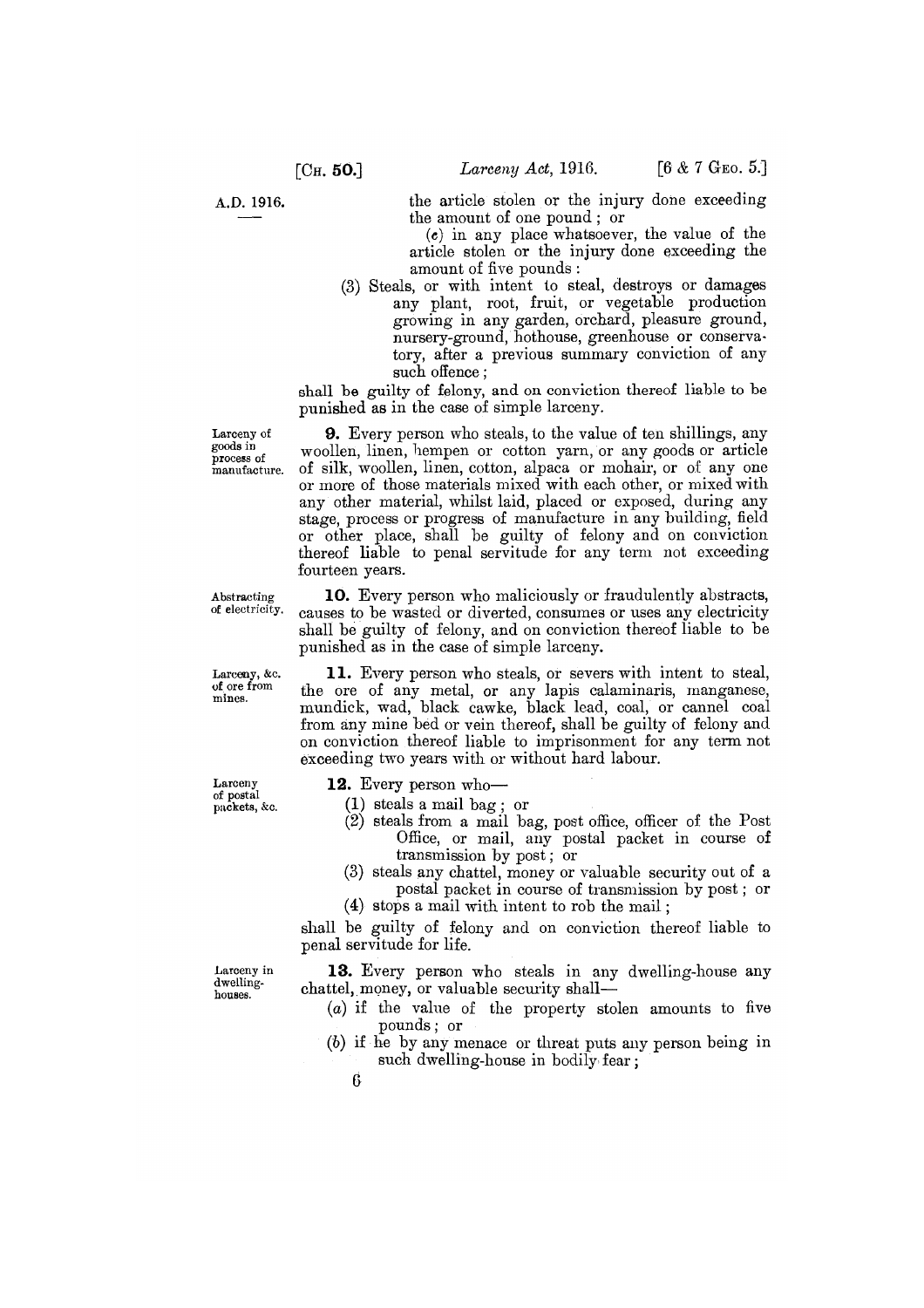be guilty of felony and on conviction thereof liable to penal A.D. 1916. servitude for any term not exceeding fourteen years.

14. Every person who steals any chattel, money, or valuable Larceny from security from the person of another shall be guilty of felony and the person. on conviction thereof liable to penal servitude for any term not exceedmg fourteen years.

- 15. Every person who steals—<br>(1) one goods in our receal horne or heat of our descriptions, docks, (1) any goods in any vessel, barge or boat of any descrip- $\frac{\text{ships}}{\text{etc.}}$ tion in any haven or any port of entry or discharge or upon any navigable river or canal or in any creek or basin belonging to or communicating with any such haven, port, river, or canal; or
	- (2) any goods from any dock, wharf or quay adjacent to any such haven, port, river, canal, creek, or basin; or
	- (3) any part of any vessel in distress, wrecked, stranded, or cast on shore, or any goods, merchandise, or articles of any kind belonging to such vessel;

shall be guilty of felony and on conviction thereof liable to penal servitude for any term not exceeding fourteen years.

16. Every person who, being a tenant or lodger, or the Larceny by husband or wife of any tenant or lodger, steals any chattel or tenants or fixture let to be used by such person in or with any house or lodging shall be guilty of felony and on conviction thereof liable—

- (a) if the value of such chattel or fixture exceeds the sum of five pounds, to penal servitude for any term not exceeding seven years;
- (b) in all other cases, to imprisonment for any term not exceeding two years, with or without hard labour;
- (e) in any case, if a male under the age of sixteen years, to be once privately whipped in addition to any other punishment to which he may by law be liable.

17. Every person who— Larceny and

 $(1)$  being a clerk or servant or person employed in the by clerks or servants. capacity of a clerk or servant-

> (a) steals any chattel, money or valuable security belonging to or in the possession or power of his master or employer; or

> (b) fraudulently embezzles the whole or any part of any chattel, money or valuable security delivered to or received or taken into possession by him for or in the name or on the account of his master or employer :

(2) being employed in the public service of His Majesty or in the police of any place whatsoever—

(a) steals any chattel, money, or valuable security belonging to or in the possession of

7

embezzlement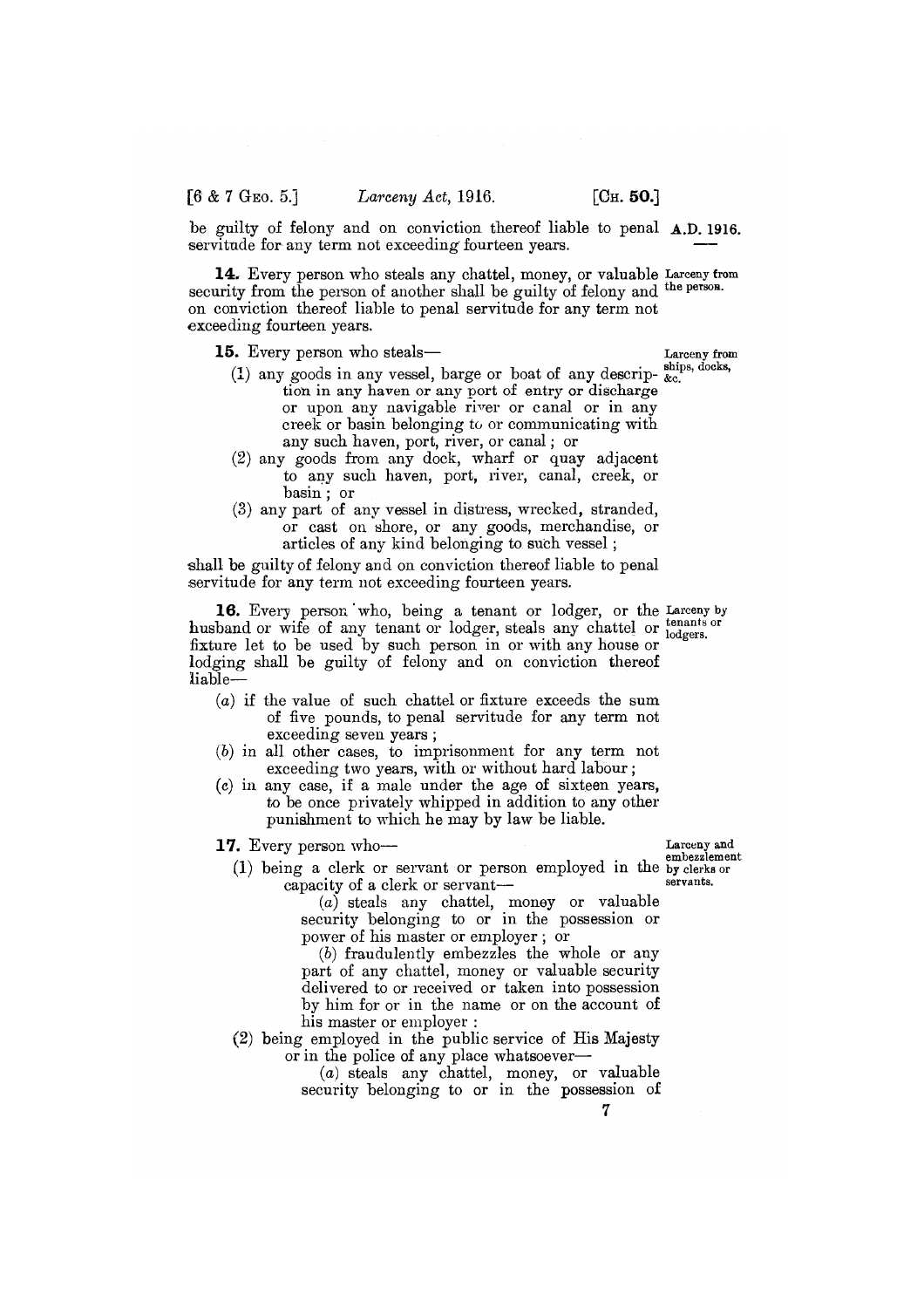A.D. 1916. **His Majesty or entrusted to or received or taken** into possession by such person by virtue of his employment; or

 $(b)$  embezzles or in any manner fraudulently applies or disposes of for any purpose whatsoever except for the public service any chattel, money or valuable security entrusted to or received or taken into possession by him by virtue of his employment:

(3) being appointed to any office or service by or under a local marine board—

(a) fraudulently applies or disposes of any chattel, money or valuable security received by him (whilst employed in such office or service) for or on account of any local marine board or for or on account of any other public board or department, for his own use or any use or purpose other than that for which the same waspaid, entrusted to, or received by him; or

(b) fraudulently withholds, retains, or keeps back the same, or any part thereof, contrary to any lawful directions or instructions which he is required to obey in relation to his office or service aforesaid;

shall be guilty of felony and on conviction thereof liable to penal servitude for any term not exceeding fourteen years, and in the case of a clerk or servant or person employed for the purpose or in the capacity of a clerk or servant, if a male under the age of sixteen years, to be once privately whipped in addition to any other punishment to which he may by law be liable.

the Post Office.

Embezzlement **18.** Every person who, being an officer of the Post Office,<br>by officer of steals or embezzles a postal packet in course of transmission steals or embezzles a postal packet in course of transmission by post shall be guilty of felony and on conviction thereof liable—

- (a) if the postal packet contains any chattel, money or valuable security, to penal servitude for life:
- (b) in all other cases to penal servitude for any term not. exceeding seven years.

Embezzlement, **19.** Every person who, being an officer or servant of the  $\&c_n$  by officers Bonk of England or of the Bank of Ireland secretes em-&c., by officers Bank of England or of the Bank of Ireland, secretes, em-<br>of the Bank of bezzles, or runs away with any bond, deed, note, bill, dividend England or bezzles, or runs away with any bond, deed, note, bill, dividend reland. warrant, warrant for the payment of any annuity, interest or warrant, warrant for the payment of any annuity, interest or money, security, money or other effects of or belonging to the Bank of England or Bank of Ireland and entrusted to him or lodged or deposited with the Bank of England or Bank of Ireland, or with him as such officer or servant, shall be guilty of felony and on conviction thereof liable to penal servitude for life.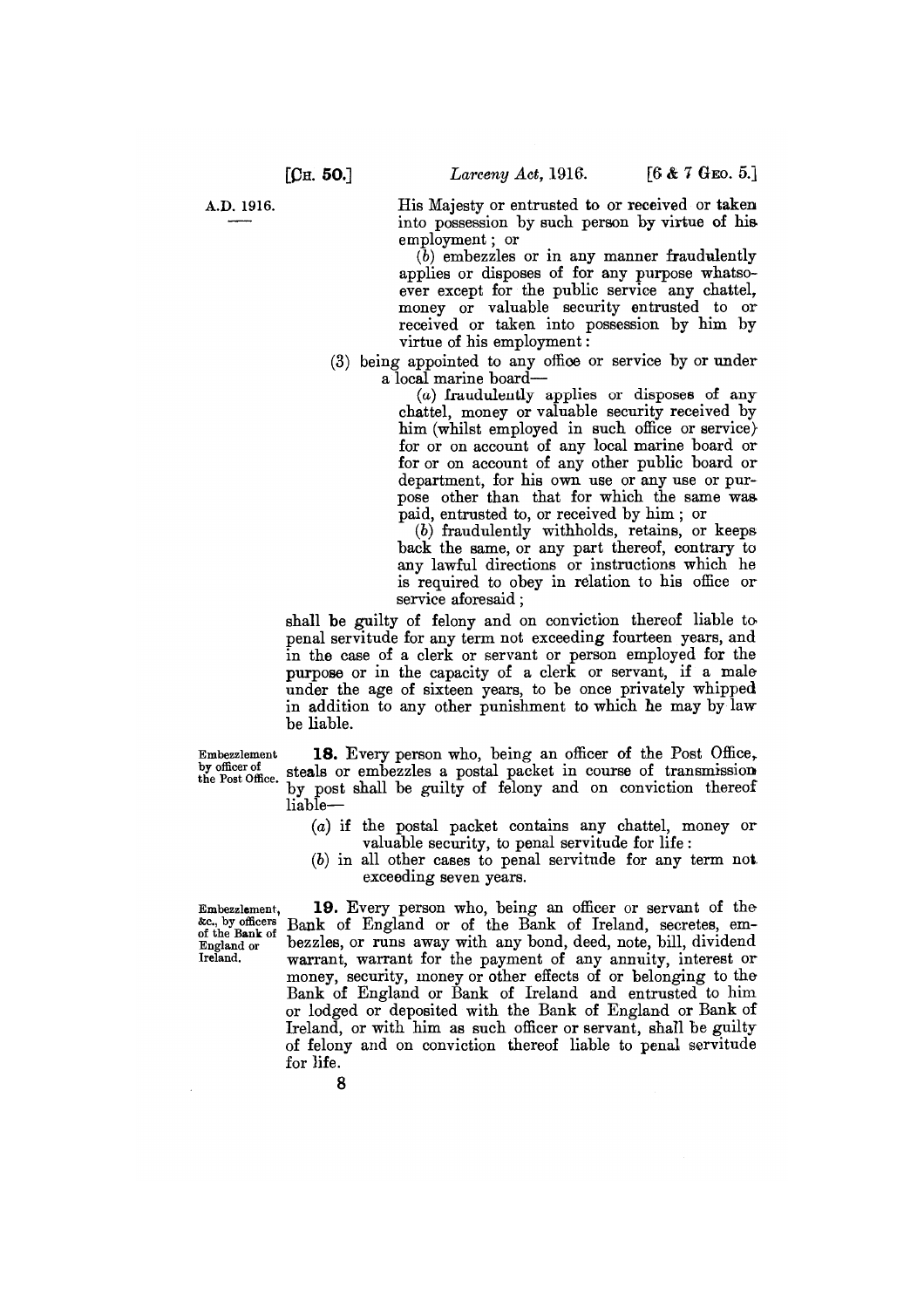**20.**—(1) Every person who—  $A.D. 1916$ .

- (i) being entrusted either solely or jointly with any other Conversion. person with any power of attorney for the sale or transfer of any property, fraudulently sells, transfers, or otherwise converts the property or any part thereof to his own use or benefit, or the use or benefit of any person other than the person by whom he was so entrusted; or
- (ii) being a director, member or officer of any body corporate or puhiic company, fraudulently takes or applies for his own use or benefit, or for any use or purposes other than the use or purposes of such body corporate or public company, any of the property of such body corporate or public company; or
- (iii) being authorised to receive money to arise from the sale of any annuities or securities purchased, or transferred under the provisions of Part V. of the Municipal Corporations Act, 1882, or under any 45 & 46 Vict. Act repealed by that Act, or under the Municipal c. 50. Corporation Mortgages, &c., Act, 1860, or any <sup>23</sup>& 24 Vict. dividends thereon, or any other such money as is c. 16. referred to in the said Acts, appropriates the same otherwise than as directed by the said Acts or by the Local Government Board or the Treasury (as the case may be) in pursuance thereof; or
	- (iv) (a) being entrusted either solely or jointly with any other person with any property in order that he may retain in safe custody or apply, pay, or deliver, for any purpose or to any person, the property or any part thereof or any proceeds thereof; or
		- (b) having either solely or jointly with any other person received any property for or on account of any other person;

fraudulently converts to his own use or benefit, or the use or benefit of any other person, the property or any part thereof or any proceeds thereof;

shall be guilty of a misdemeanour and on conviction thereof liable to penal servitude for any term not exceeding seven years.

 $(2)$  Nothing in paragraph (iv) of subsection  $(1)$  of this section shall apply to or affect any trustee under any express trust created by a deed or will, or any mortgagee of any property, real or personal, in respect of any act done by the trustee or mortgagee in relation to the property comprised in or affected by any such trust or mortgage.

21. Every person who, being a trustee as herein-after Conversion by defined, of any property for the use or benefit either wholly or trustee. partially of some other person, or for any public or charitable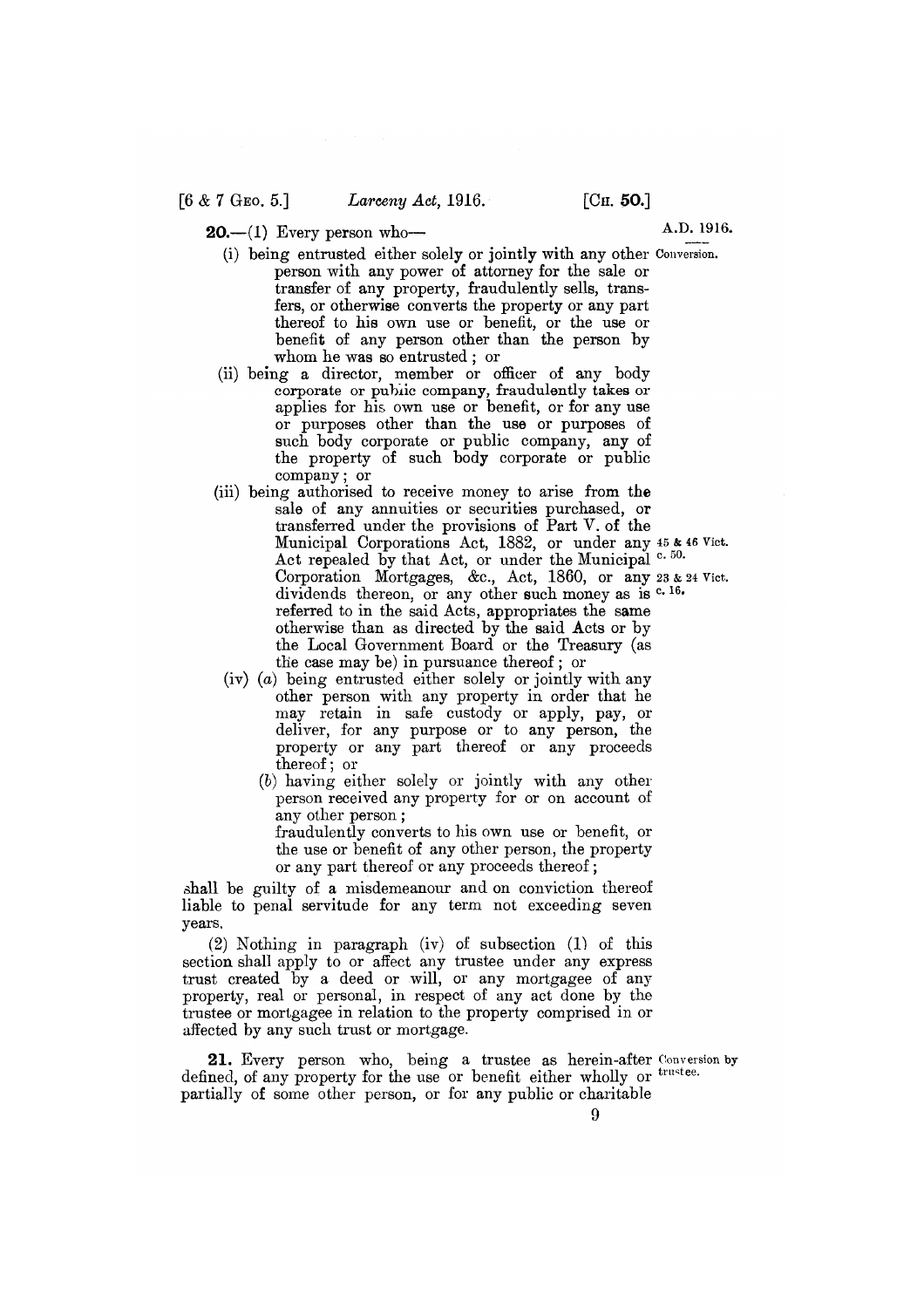.A.D. 1916. purpose, with intent to defraud converts or appropriates the same or any part thereof to or for his own use or benefit, or the use or benefit of any person other than such person as aforesaid, or for any purpose other than such public or charitable purpose as aforesaid, or otherwise disposes of or destroys such property or any part thereof, shall be guilty of a misdemeanour and on conviction Ihereof liable to penal servitude for any term not exceeding seven years. Provided that no prosecution for any offence included in this section shall be commenced-

- (a) by any person without the sanction of the Attorney General, or, in case that office be vacant, of the Solicitor-General;
- (b) by any person who has taken any civil proceedings against such trustee, without the sanction also of the court or judge before whom such civil proceedings have been had or are pending.

Factors obtain-<br>  $22$ .  $-(1)$  Every person who, being a factor or agent entrusted<br>
ing advances<br>
of the person for the person of ing advances either solely or jointly with any other person for the purpose of perty of their sale or otherwise, with the possession of any goods or of any perty of their sale or otherwise, with the possession of any goods or of any principals. document of title to goods contrary to any without the authority document of title to goods contrary to or without the authority of his principal in that behalf for his own use or benefit, or the use or benefit of any person other than the person by whom he was so entrusted, and in violation of good faith—

- (i) Consigns, deposits, transfers, or delivers any goods or document of title so entrusted to him as and by way of a pledge, lien, or security for any money. or valuable security borrowed or received, or intended to be borrowed or received by him; or
- (ii) Accepts any advance of any money or valuable security on the faith of any contract or agreement to consign, deposit, transfer, or deliver any such goods or document of title:

shall be guilty of a misdemeanour, and on conviction thereof, liable to penal servitude for any term not exceeding seven years: Provided that no such factor or agent shall be liable to any prosecution for consigning, depositing, transferring or delivering any such goods or documents of title, in case the same shall not be made a security for or subject to the payment of any greater sum of money than the amount which at the time of such consignment, deposit, transfer, or delivery, was justly due and owing to such agent from his principal, together with the amount of any bill of exchange drawn by or on account of such principal and accepted by such factor or agent.

 $(2)$ — $(a)$  Any factor or agent entrusted as aforesaid and in possession of any document of title to goods shall be deemed to have been entrusted with the possession of the goods represented by such document of title.

(b) Every contract pledging or giving a lien upon such document of title as aforesaid shall be deemed to be a pledge of 'and lien upon the goods to which the same relates.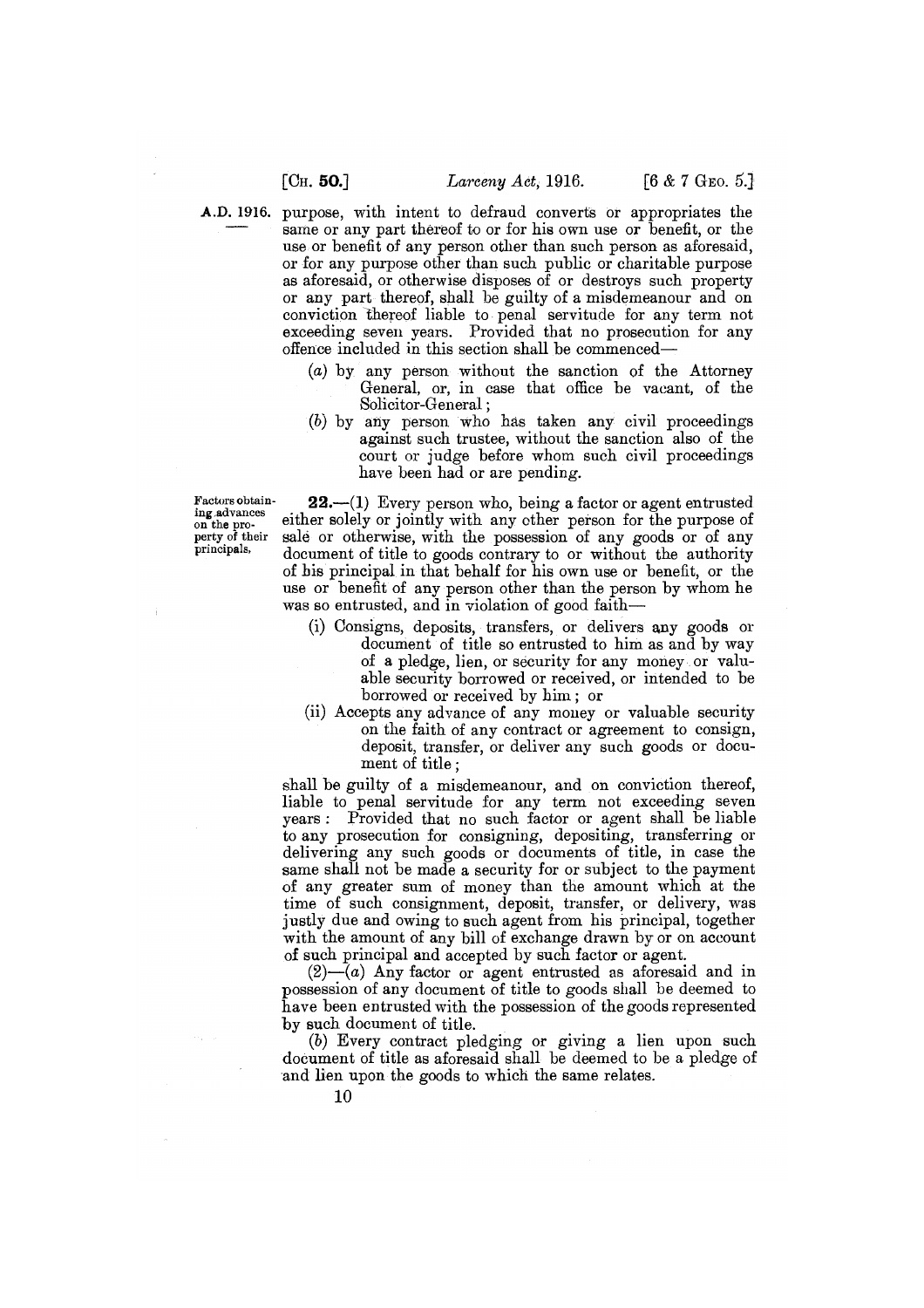$(c)$  Any such factor or agent as aforesaid shall be deemed to  $A.D. 1916$ . be in possession of such goods or documents whether the same are in his actual custody or are held by any other person subject to his control, or for him or on his behalf.

(d) Where any loan or advance is made in good faith to any factor or agent entrusted with and in possession of any such. goods or document of title on the faith of any contract or agreement in writing to consign, deposit, transfer, or deliver such goods or documents of title and such goods or documents of title are actually received by the person making such loan or advance, without notice that such factor or agent was not authorised to make such pledge or security, every such loan or advance shall be deemed to be a loan or advance on the security of such goods or documents of title and within the meaning of this section, though such goods or documents of title are not actually received by the person making such loan or advance till the period subsequent thereto.

(e) Any payment made whether by money or bill of exchange or other negotiable security shall be deemed to be an advance within the meaning of this section.

(f) Any contract' or agreement whether made direct with such factor or agent as aforesaid or with any person on his behalf shall be deemed to be a contract or agreement with such factor or agent.

(g) Any factor or agent entrusted as aforesaid, and in possession of any goods or document of title to goods shall be deemed, for the purposes of this section, to have been entrusted therewith by the owner thereof, unless the contrary be shown in evidence.

**23.**—(1) Every person who—  $\blacksquare$ 

- (a) being armed with any offensive weapon or instrument, or being together with one other person or more,
- robs, or assaults with intent to rob, any person; (b) robs any person and, at the time of or immediately before or immediately after such robbery, uses any personal violence to any person;

shall be guilty of felony and on conviction thereof liable to penal servitude for life, and, in addition, if a male, to be once privately whipped.

(2) Every person who robs any person shall be guilty of felony and on conviction thereof liable to penal servitude for any term not exceeding fourteen years.

(3) Every person who assaults any person with intent to rob shall be guilty of felony and on conviction thereof liable to penal servitude for any term not exceeding five years.

24. Every person who— Sacrilege.

- 
- (1) breaks and enters any place of divine worship and commits any felony therein; or
- (2) breaks out of any place of divine worship, having committed any felony therein;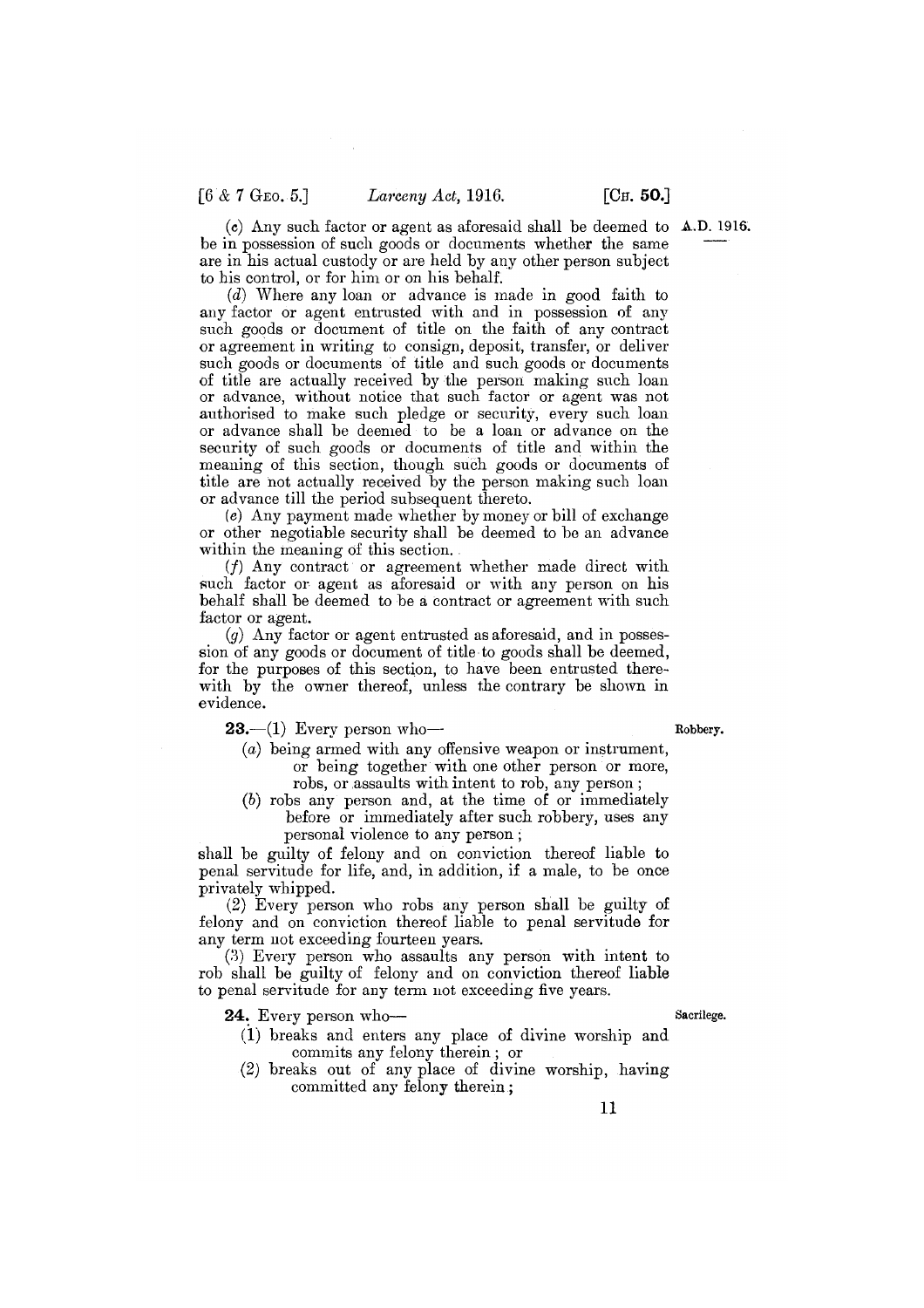A.D. 1916. shall be gaiLy of felony called sacrilege and on conviction thereof liable to penal servitude for life.

Burglary.

25. Every person who in the night—

- (1) breaks and enters the dwelling-house of another with intent to commit any felony therein; or
- (2) breaks out of the dwelling-house of another, having— (a) entered the said dwelling-house with intent to commit any felony therein; or
	- (b) committed any felony in the said dwellinghouse;

shall be guilty of felony called burglary and on conviction thereof liable to penal servitude for life.

Housebreaking 26. Every person who-

- 
- ting felony. (1) breaks and enters any dwelling-house, or any building within the curtilage thereof and occupied therewith, or any school-house, shop, warehouse, countinghouse, office, store, garage, pavilion, factory, or workshop, or any building belonging to His Majesty, or to any Government Department, or to any municipal or other public authority, and commits any felony therein; or
	- (2) breaks out of the same, having committed any felony therein;

shall be guilty of felony and on conviction thereof liable to penal servitude for any term not exceeding fourteen years.

Housebreaking 27. Every person who, with intent to commit any felony with intent to therein,—

- (1) enters any dwelling-house in the night; or
- (2) breaks and enters any dwelling-house, place of divine worship or any building within the curtilage, or any school-house, shop, warehouse, counting-house, office, store, garage, pavilion, factory, or workshop, or any building belonging to His Majesty, or to any Government Department, or to any municipal or other public authority;

shall be guilty of felony and on conviction thereof liable to penal servitude for any term not exceeding seven years.

- Being found 28. Every person who shall be found by night—<br>by night,<br>armed or in (1) armed with any dangerous or offensive (1) armed with any dangerous or offensive weapon or possession of instrument, with intent to break or enter into any house-break. building and to commit any felony therein; or
- ing imple-<br>ments. (2) having in his possession without lawful excuse (the proof whereof shall lie on such person) any key, picklock, crow, jack, bit, or other implement of house-breaking; or
	- (3) having his face blackened or disguised with intent to commit any felony; or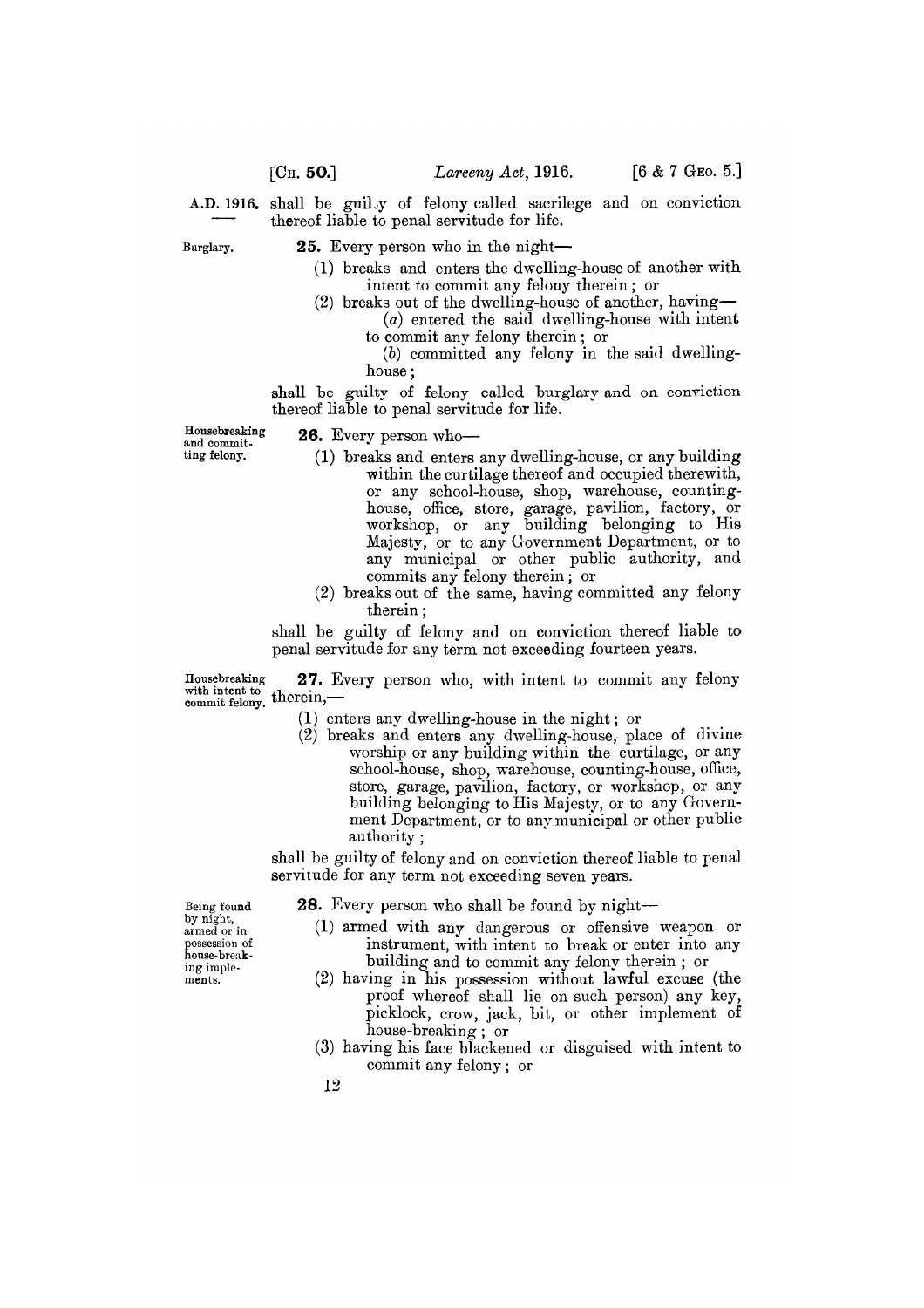(4) in any building with intent to commit any felony AD. 1916.  $therein;$   $---$ 

shall be guilty of a misdemeanour and on conviction thereof liable—

- (a) if he has been previously convicted of any such misdemeanour or of any felony, to penal servitude for any term not exceeding ten years;
- (b) in all other cases, to penal servitude for any term not exceeding five years.

**29.**—(1) Every person who— Demanding

- (i) utters, knowing the contents thereof, any letter or with menaces. writing demanding of any person with menaces, and without any reasonable or probable cause, any property or valuable thing;
- (ii) utters, knowing the contents thereof, any letter or writing accusing or threatening to accuse any other person (whether living or dead) of any crime to which this section applies, with intent to extort or gain thereby any property or valuable thing from any person;
- (iii) with intent to extort or gain any property or valuable thing from any person accuses or threatens to accuse either that person or any other person (whether living or dead) of any such crime;

shall be guilty of felony, and on conviction thereof liable to penal servitude for life, and, if a male under the age of sixteen years, to be once privately whipped in addition to any other punishment to which he may by law be liable.

(2) Every person who with intent to defraud or injure any other person—

- (a) by any unlawful violence to or restraint of the person of another, or
- (b) by accusing or threatening to accuse any person (whether living or dead) of any such crime or of any felony,

compels or induces any person to execute, make, accept, endorse, alter, or destroy the whole or any part of any valuable security, or to write, impress, or affix the name of any person, company, firm or co-partnership, or the seal of any body corporate, company or society upon or to any paper or parchment in order that it may be afterwards made or converted into or used or dealt with as a valuable security, shall be guilty of felony and on conviction thereof liable to penal servitude for life.

(3) This section applies to any crime punishable with death, or penal servitude for not less than seven years, or any assault with intent to commit any rape, or any attempt to commit any rape, or any solicitation, persuasion, promise, or threat offered or made to any person, whereby to move or induce such person to commit or permit the abominable crime of buggery, either with mankind or with any animal.

money. &c..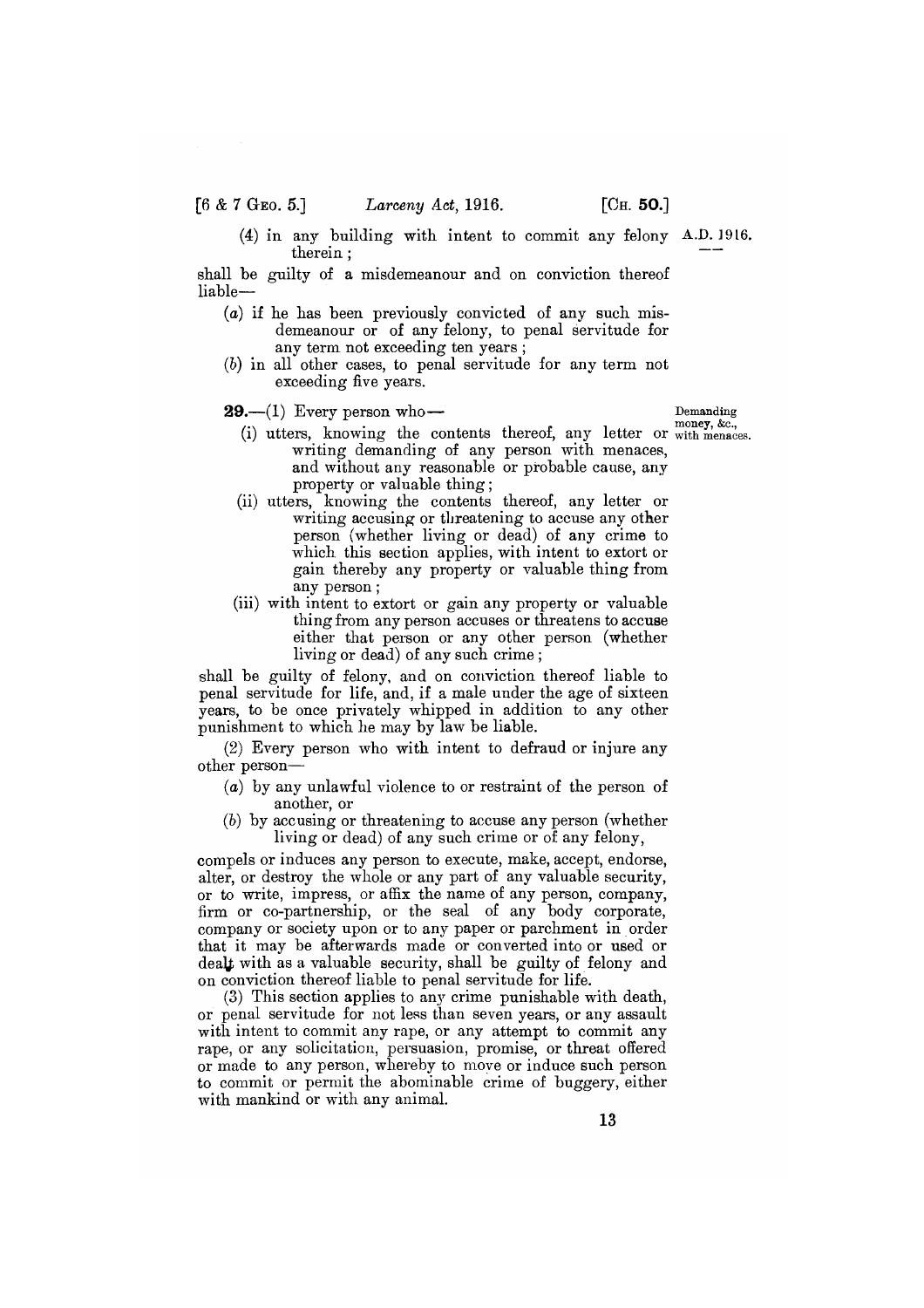A.D. 1916. (4) For the purposes of this Act it is immaterial whether any menaces or threats be of violence, injury, or accusation to be caused or made by the offender or by any other person.

Demanding 30. Every person who with menaces or by force demands<br>with menaces, of any person enything capable of being stolen with intent to with menaces, of any person anything capable of being stolen with intent to  $t_0$  steal, steal the same shall be guilty of felony and on conviction thereof liable to penal servitude for any term not exceeding five years.

to publish,<br>with intent

Threatening 31. Every person who with intent-

- w publish,<br>with intent  $(a)$  to extort any valuable thing from any person, or<br>to extort.  $(b)$  to induce any person to confer or procure for
	- $(b)$  to induce any person to confer or procure for any person any appointment or office of profit or trust,

(1) publishes or threatens to publish any libel upon any other person (whether living or dead); or

(2) directly or indirectly threatens to print or publish, or directly or indirectly proposes to abstain from or offers to prevent the printing or publishing of any matter or thing touching any other person (whether living or dead);

shall be guilty of a misdemeanour and on conviction thereof liable to imprisonment, with or without hard labour, for any term not exceeding two years.

False pre-<br>tences. 32. Every person who by any false pretence—

(1) with intent to defraud, obtains from any other person any chattel, money, or valuable security, or causes or procures any money to be paid, or any chattel or valuable security to be delivered to himself or to any other person for the use or benefit or on account of himself or any other person; or

(2) with intent to defraud or injure any other person, fraudulently causes or induces any other person—

 $(a)$  to execute, make, accept, endorse, or destroy the whole or any part of any valuable security ; or

(b) to write, impress, or affix his name or the name of any other person, or the seal of any body corporate or society, upon any paper or parchment in order that the same may be afterwards made or converted into, or used or dealt with as, a valuable security;

shall be guilty of a misdemeanour and on conviction thereof liable to penal servitude for any term not exceeding five years.

Receiving.  $33-1$  Every person who receives any property knowing the same to have been stolen or obtained in any way whatsoever under circumstances which amount to felony or misdemeanour, shall be guilty of an offence of the like degree (whether felony or misdemeanour) and on conviction thereof liable—

- (a) in the case of felony, to penal servitude for any term not exceeding fourteen years;
	- 14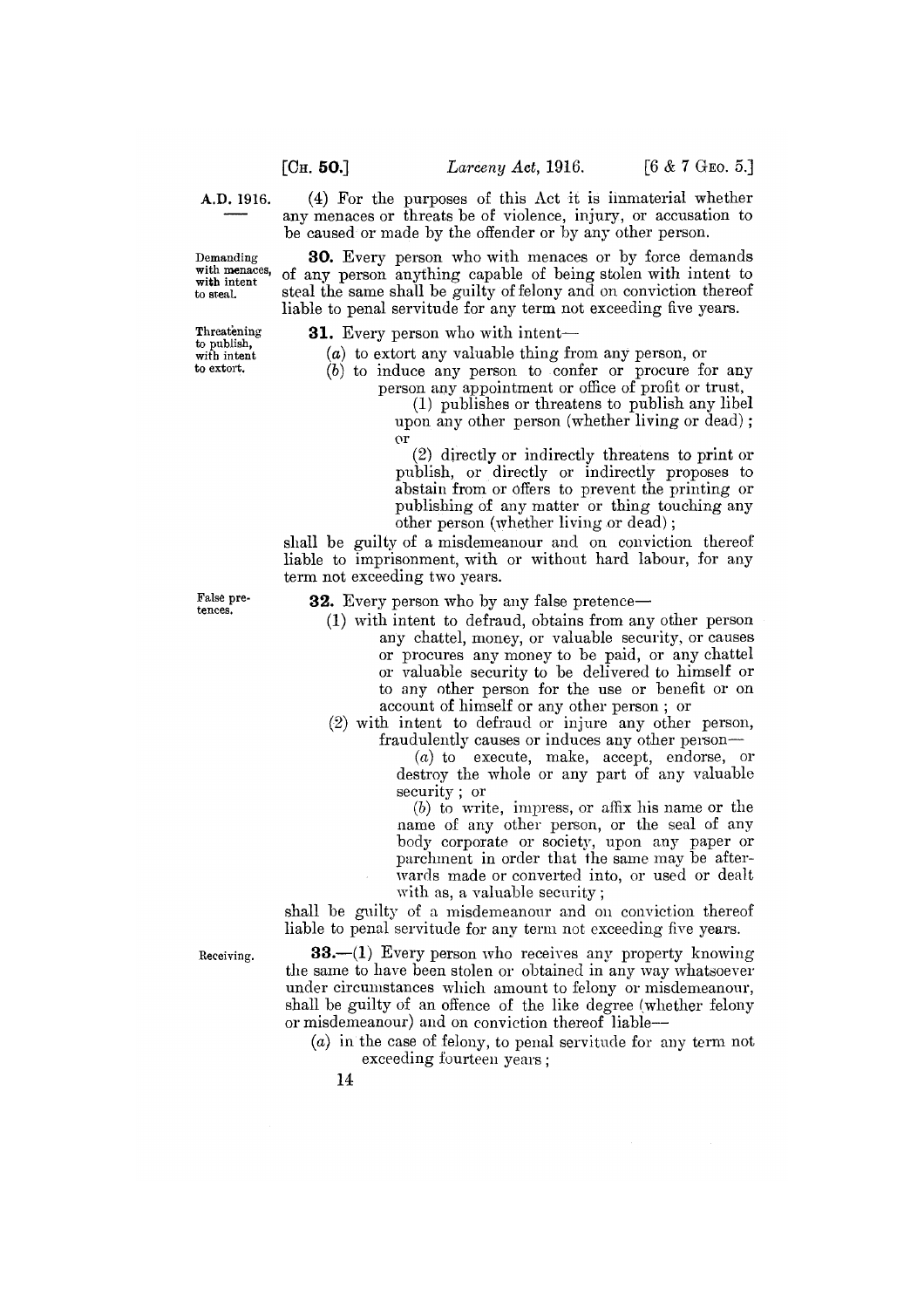- (b) in the case of misdemeanour, to penal servitude for any A.D. 1916. term not exceeding seven years;
- (c) in either case, if a male under the age of sixteen years, to be once privately whipped in addition to any punishment to which he may by law be liable.

(2) Every person who receives any mail bag, or any postal packet, or any chattel, or money, or valuable security, the stealing, or taking, or embezzling, or secreting whereof amounts to a felony under the Post Office Act, 1908, or this Act, knowing 8 Edw. 7.c. 48. the same to have been so feloniously stolen, taken, embezzled, or secreted, and to have been sent or to have been intended to be sent by post, shall be guilty of felony and on conviction thereof liable to the same punishment as if he had stolen, taken, embezzled, or secreted the same.

(3) Every such person may be indicted and convicted, whether the principal offender has or has not been previously convicted, or is or is not amenable to justice.

(4) Every person who, without lawful excuse, knowing the same to have been stolen or obtained in any way whatsoever under such circumstances that if the act had been committed in the United Kingdom the person committing it would have been guilty of felony or misdemeanour, receives or has in his possession any property so stolen or obtained outside the United Kingdom, shall be guilty of an offence of the like degree (whether felony or misdemeanour) and on conviction thereof liable to penal servitude for any term not exceeding seven years.

34. Every person who corruptly takes any money or reward, Corruptly directly or indirectly, under pretence or upon account of helping reward. any person to recover any property which has, under circumstances which amount to felony or misdemeanour, been stolen or obtained in any way whatsoever, or received, shall (unless he has used all due diligence to cause the offender to be brought to trial for the same) be guilty of felony and on conviction thereof liable to penal servitude for any term not exceeding seven years, and, if a male under the age of sixteen years, to be once privately whipped in addition to any other punishment to which he may by law be liable.

35. Every person who knowingly and wilfully aids, abets, Accessories and nsels, procures or commands the commission of an offense abettors. counsels, procures or commands the commission of an offence punishable under this Act shall be liable to be dealt with, indicted, tried and punished as a principal offender.

**36.—(1)** A wife shall have the same remedies and redress Husband and  $\frac{1}{2}$  are this Act for the protection and security of her own wife. under this Act for the protection and security of her own separate property as if such property belonged to her as a feme sole:

Provided that no proceedings under this Act shall be taken by any wife against her husband while they are living together as to or concerning any property claimed by her, nor while they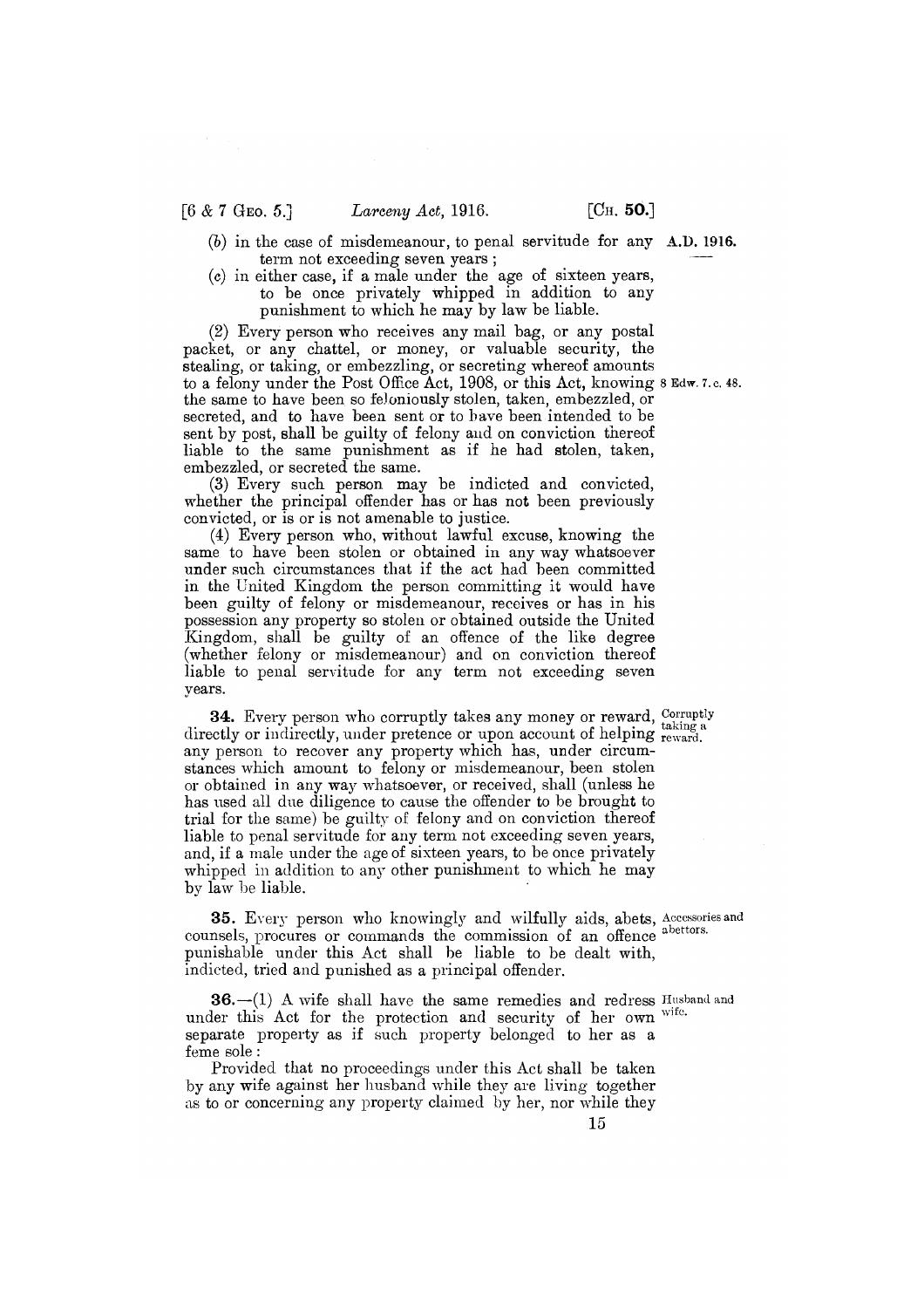A.D. 1916. are living apart as to or concerning any act done by the husband while they were living together concerning property claimed by the wife, unless such property has been wrongfully taken by the husband when leaving or deserting or about to leave or desert his wife.

> (2) A wife doing an act with respect to any property of her husband, which, if done by the husband in respect to property of the wife, would make the husband liable to criminal proceedings by the wife under this Act, shall be in like manner liable to criminal proceedings by her husband.

Punishments. 37.—(1) Every person who commits the offence of simple larceny after having been previously convicted of felony shall be liable to penal servitude for any term not exceeding ten years.

> (2) Every person who commits the offence of simple larceny, or any offence made punishable like simple larceny, after having been previously convicted—

(a) of any indictable misdemeanour punishable under this Act; or

14 & 15 Vict. (b) twice summarily of any offence punishable under section<br>c. 92. <sup>c. 92</sup>.<br>
<sup>24 & 25</sup> Vict. six of the Summary Jurisdiction (Ireland) Act, 1851,<br>
cr under the Larceny Act, 1861, or under this Act (whether each<br>
<sup>24 & 25</sup> Vict. Damage Act. 1861, or under this Act (whether each or under the Larceny Act, 1861, or under the Malicious 24 & 25 Viet. Damage Act,  $1861$ , or under this Act (whether each c. 97. of the convictions has been in respect of an offence of the same description or not, and whether such convictions, or either of them, have been before or after the passing of this Act)

> shall be liable to penal servitude for any term not exceeding seven years.

> (3) In every case in this section before mentioned the offender, if a male under the age of sixteen years, shall be liable to be once privately whipped in addition to any other punishment to which he may by law be liable.

> (4) Where a sentence of penal servitude may be imposed on conviction of an offence against this Act, the court may instead thereof impose a sentence of imprisonment, with or without hard labour, for not more than two years.

> $(5)$ — $(a)$  On conviction of a misdemeanour punishable under this Act the court, instead of or in addition to any other punishment which may be lawfully imposed, may fine the offender.

> $(b)$  On conviction of a felony punishable under this Act the court, in addition to imposing a sentence of penal servitude or imprisonment, may require the offender to enter into his own recognizances, with or without sureties, for keeping the peace and being of good behaviour.

> (c) On conviction of a misdemeanour punishable under this Act the court, instead of or in addition to any other punishment which may lawfully be imposed for the offence, may require the offender to enter into his own recognizances, with or without sureties, for keeping the peace and being of good behaviour.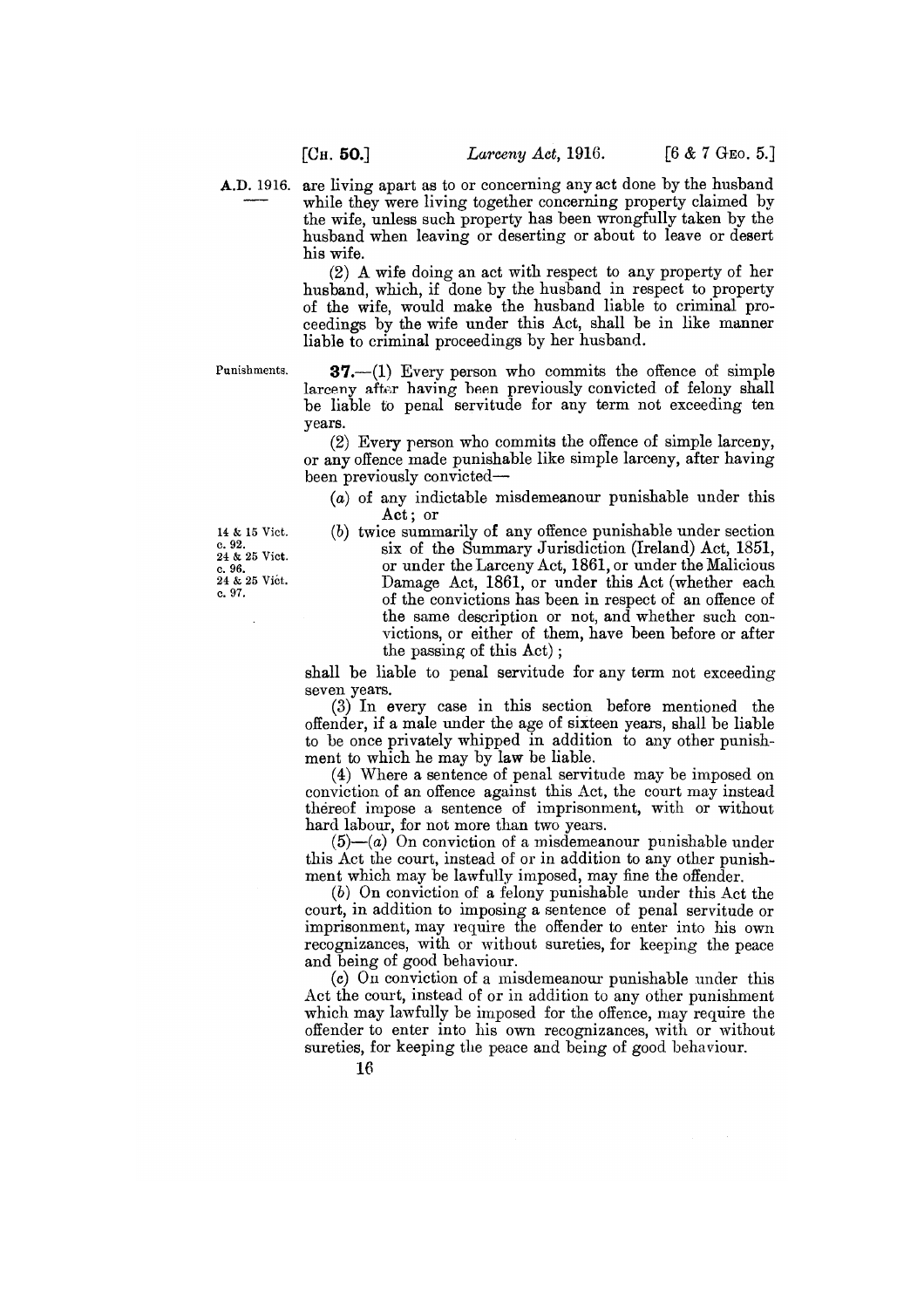(d) Provided that a person shall not be imprisoned for more A.D. 1916. than one year for not finding sureties.

(6) Where a sentence of whipping may be imposed under this Act—

- (a) in the case of an offender whose age does not exceed sixteen years, the number of strokes at such whipping shall not exceed twenty-five and the instrument used shall be a birch-rod;
- (b) in the case of any other offender, the number of strokes at such whipping shall not exceed fifty;
- (c) in each case the court in its set tence shall specify the number of strokes to be inflicted and the instrument to be used;
- (d) such whipping shall not take place after the expiration of six months from the passing of the sentence;
- (e) such whipping to be inflicted on any person sentenced to penal servitude shall be inflicted on him before he is removed to a convict prison with a view to his undergoing his sentence of penal servitude.

- **38.**—(1) A court of quarter sessions— Jurisdiction  $\alpha$  and  $\alpha$  and  $\alpha$  and  $\alpha$  and  $\alpha$  and  $\alpha$  and  $\alpha$  and  $\alpha$  and  $\alpha$  and  $\alpha$  and  $\alpha$  and  $\alpha$  and  $\alpha$  and  $\alpha$  and  $\alpha$  and  $\alpha$  and  $\alpha$  and  $\alpha$  and  $\alpha$  an (a) notwithstanding anything in the Quarter Sessions Act, sessions. 1842, shall in England have jurisdiction to try an  $5 \times 6$  Vict. indictment for burglary;  $\qquad \qquad \bullet$ . 38.
	- (b) shall not have jurisdiction to try an indictment for any offence against sections twenty, twenty-one, and twenty-two of this Act.

(2) A justice of the peace in England when committing for trial a person charged with burglary shall commit him for trial before a court of assize unless, owing to the absence of any circumstances which make the case a grave or difficult one, he thinks it expedient in the interest of justice to commit him for trial before a court of quarter sessions; and the Assizes Relief  $52 \times 53$  Vict.<br>Act  $1880$  shall annly Act, 1889, shall apply.

**39.**—(1) A person charged with any offence against this Act Venue. may be proceeded against, indicted, tried, and punished in any county or place in which he was apprehended or is in custody as if the offence had been committed in that county or place; and for all purposes incidental to or consequential on the prosecution, trial, or punishment of the offence, it shall be deemed to have been committed in that county or place.

(2) Every person who steals or otherwise feloniously takes any property in any one part of the United Kingdom may be dealt with, indicted, tried, and punished in any other part of the United Kingdom where he has the property in his possession in the same manner as if he had actually stolen or taken it in that part.

(3) Every person who receives in any one part of the United Kingdom any property stolen or otherwise feloniously taken in any other part of the United Kingdom may be dealt with,

 $\mathbf{B}$  17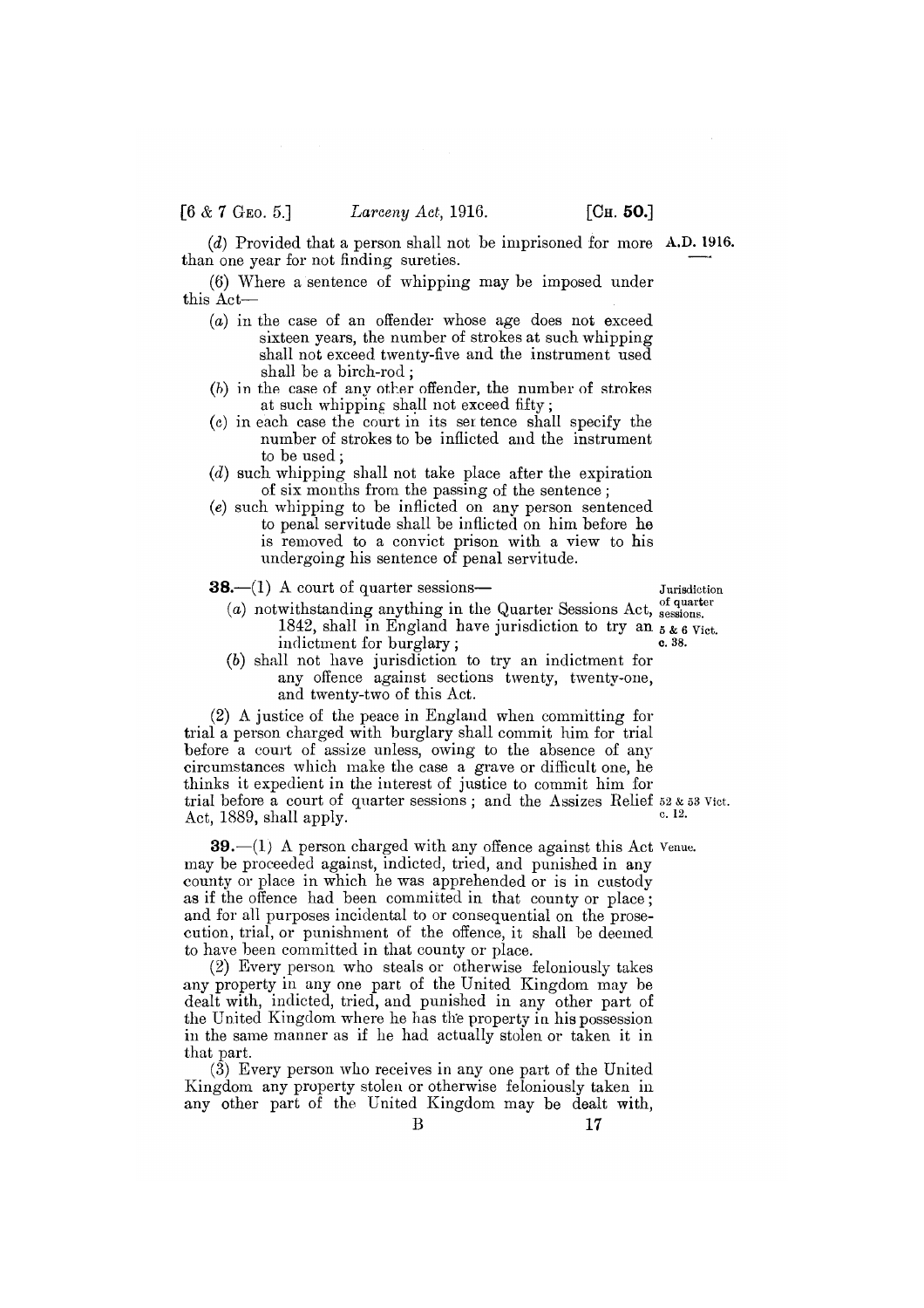A.I). 1916. indicted, tried, and punished in that part of the United Kingdom where he so receives the property in the same manner as if it had been originally stolen or taken in that part.

Procedure.  $40 - (1)$  On the trial of an indictment for obtaining or attempting to obtain any chattel, money, or valuable security by any false pretence, it shall not be necessary to prove an intent to defraud any particular person, but it shall be sufficient to prove that the person accused did the act charged with intent to defraud.

> (2) An allegation in an indictment that money or banknotes have been embezzled or obtained by false pretences can, so far as regards the description of the property, be sustained by proof that the offender embezzled or obtained any piece of coin or any banknote or any portion of the value thereof, although such piece of coin or banknote may have been delivered to him in order that some part of the value thereof should be returned to any person and such part has been returned accordingly.

> (3) In an indictment for feloniously receiving any property under this Act any number of persons who have at different times so received such property or any part thereof may be charged and tried together.

> (4) If any person, who is a member of any co-partnership or is one of two or more beneficial owners of any property, steals or embezzles any such property of or belonging to such co-partnership or to such beneficial owners he shall be liable to be dealt with, tried, and punished as if he had not been or was not a member of such co-partnership or one of such beneficial owners.

> (5) In Ireland the following provisions shall have effect with respect to indictments :—

- (a) In an indictment for an offence against this Act with reference to any instrument, it shall be sufficient to describe such instrument by any name or designation by which it is usually known, or by its purport, without setting out any copy or facsimile thereof or otherwise describing it or its value:
- (b) In an indictment for any offence of stealing under this Act, distinct acts of stealing, not exceeding three, which have been committed by the person accused against the same person within the space of six months, may be charged in separate counts of the same indictment and tried together:
- (c) If on the trial of an indictment for stealing any property it appears that the property alleged in such indictment to have been stolen at one time was taken at different times, such separate takings may be tried together to a number not exceeding three, provided that not more than the space of six months elapsed between the first and the last of such takings:
	- 18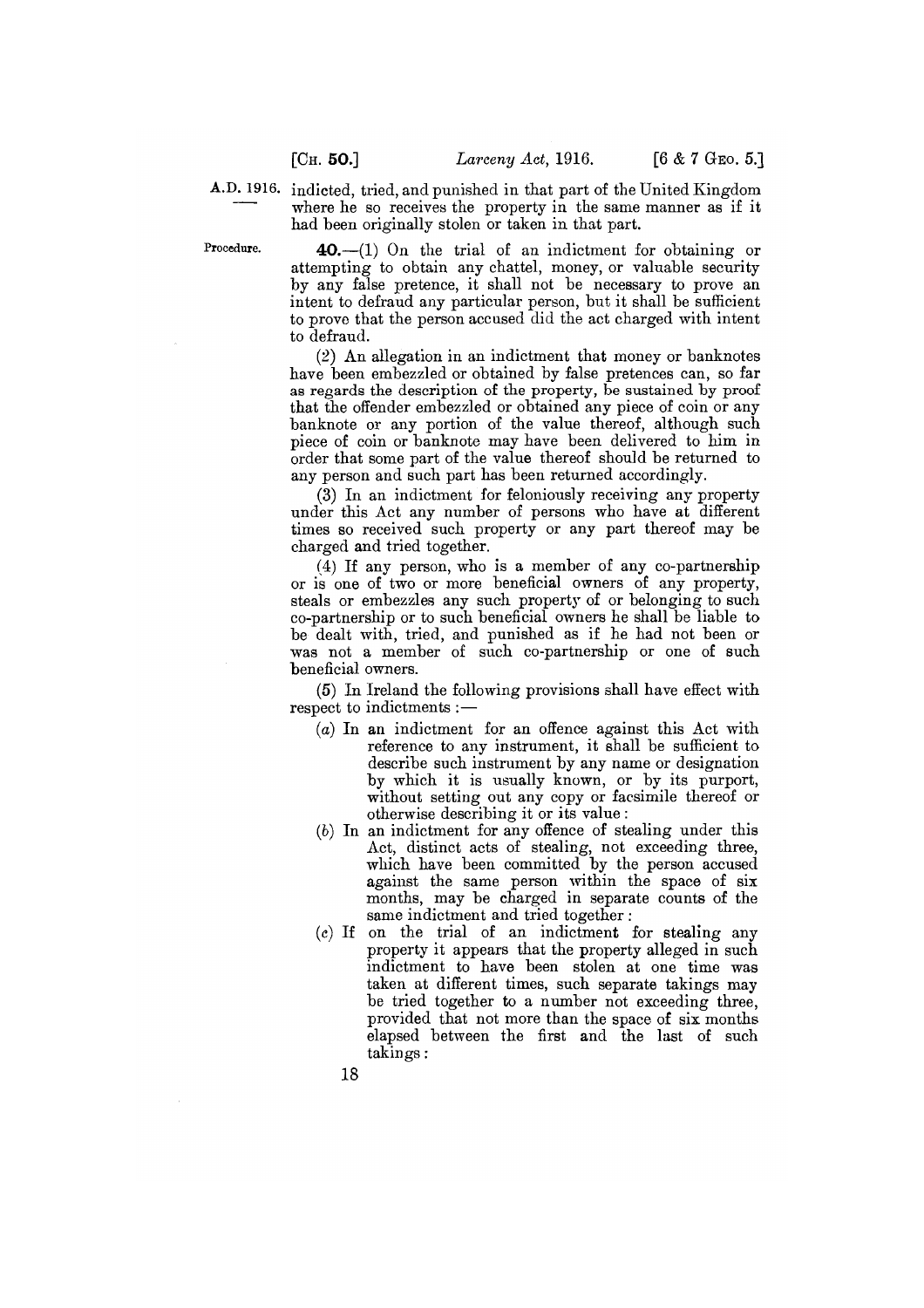- (d) In an indictment for any offence of embezzlement or A.D. 1916. of fraudulent application or disposition against this Act, distinct acts of embezzlement or of fraudulent application or disposition not exceeding three, which have been committed by him against the same person within the space of six months, may be charged in separate counts of the same indictment and tried together; and where such offence relates to any money or valuable security it shall not be necessary to specify any particular coin or valuable security; and such allegation shall be sustained whether the offender is proved to have embezzled or to have fraudulently applied or disposed of any amount, although the particular coin or valuable security of which such amount was composed is not proved, or whether he is proved to have embezzled or to have fraudulently applied or disposed of any valuable security which has been delivered to him in order that some part of the value thereof should be returned to any person such part has been returned accordingly:
- (e) In every case of stealing any chattel or fixture under section sixteen of this Act (relating to tenants and lodgers) it shall be lawful to prefer an indictment in the same form as if the offender were not a tenant or lodger:
- $(f)$  In an indictment for stealing any document of title to lands, it shall be sufficient to allege such document to be or to contain evidence of the title or of part of the title of the person or of someone of the persons having an interest, whether vested or contingent, legal or equitable, in the real estate to which the same relates, and to mention such real estate or some part thereof:
- $(g)$  In an indictment for an offence under this Act with respect to any will, codicil, or other testamentary document, record, or other legal document whatsoever, or anything made of metal fixed in any square or street, or in any place dedicated to public use or ornament, or in any burial-ground, it shall not be necessary to allege the same to be the property of any person:
- (h) In an indictment under section sixteen of this Act it shall be lawful to lay the property alleged to be stolen in the owner or person letting to hire:
- $(i)$  In an indictment for obtaining or attempting to obtain any chattel, money, or valuable security by any false pretence, it shall be sufficient to allege that the person accused did the act with intent to defraud, without alleging an intent to defraud any particular person and without alleging any ownership of the chattel, money, or valuable security: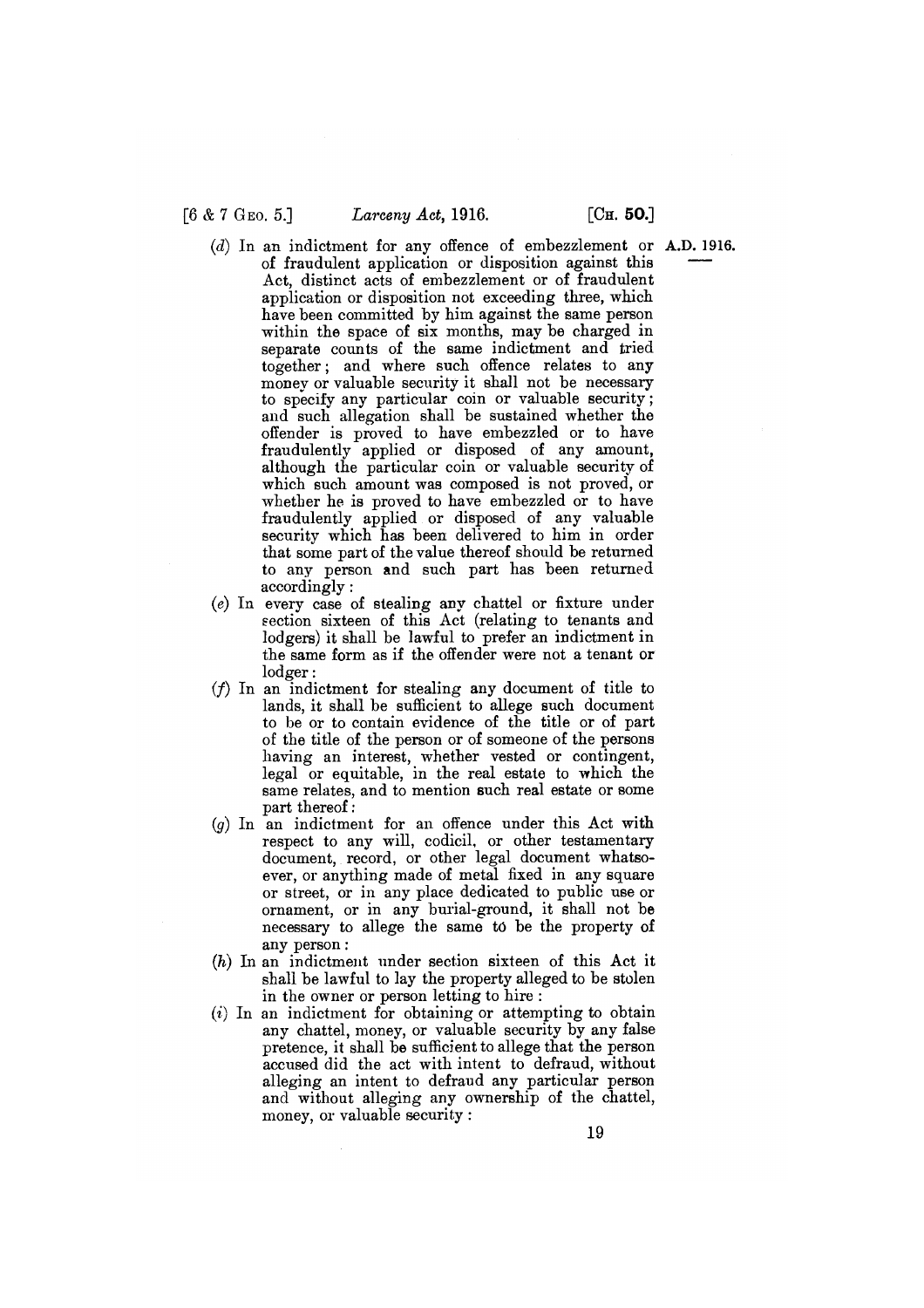- A.D. 1916.  $(i)$  Charges of stealing any property and of feloniously receiving the same property or any part thereof may be included in separate counts of the same indictment and such counts may be tried together:
	- (k) Any person or persons charged in separate counts of the same indictment with stealing any property and with feloniously receiving the same property or any part thereof may severally be found guilty either of stealing or of receiving the said property or any part thereof.

Arrest without  $\mathbf{41}$ .  $\qquad (1)$  Any person found committing any offence punishable under this Act except an offence under section thirty-one may be immediately apprehended without a warrant by any person and forthwith taken, together With the property, if any, before a justice of the peace to be dealt with according to law.

> (2) Any person to whom any property is offered to be sold, pawned, or delivered, if he has reasonable cause to suspect that any offence has been committed against this Act with respect to such property, shall, if in his power, apprehend and forthwith take before a justice of the peace the person offering the same, together with such property, to be dealt with according to law.

> (3) Any constable or peace officer may take into custody without warrant any person whom he finds lying or loitering in any highway, yard, or other place during the night, and whom he has good cause to suspect of having committed or being about to commit any felony against this Act, and shall take such person as soon as reasonably may be before a justice of the peace to be dealt with according to law.

Search  $\mathbf{42}$ —(1) If it is made to appear by information on oath warrants. before a justice of the peace that there is reasonable cause to believe that any person has in his custody or possession or on his premises any property whatsoever, with respect to which any offence against this Act has been committed, the justice may grant a warrant to search for and seize the same.

 $(2)$ — $(a)$  Any constable or peace officer may, if authorised in writing by a chief officer of police, enter any house, shop, warehouse, yard, or other premises, and search for and seize any property he believes to have been stolen, and, where any property is seized in pursuance of this section, the person on whose premises it was at the time of seizure or the person from whom it was taken shall, unless previously charged with receiving the same knowing it to have been stolen, be summoned before a court of summary jurisdiction to account for his possession of such property, and such court shall make such order respecting the disposal of such property and may award such costs as the justice of the case may require.

(b) It shall be lawful for any chief officer of police to give such authority as aforesaid—

- (i) when the premises to be searched are or within the preceding twelve months have been in the occupation of
	- 20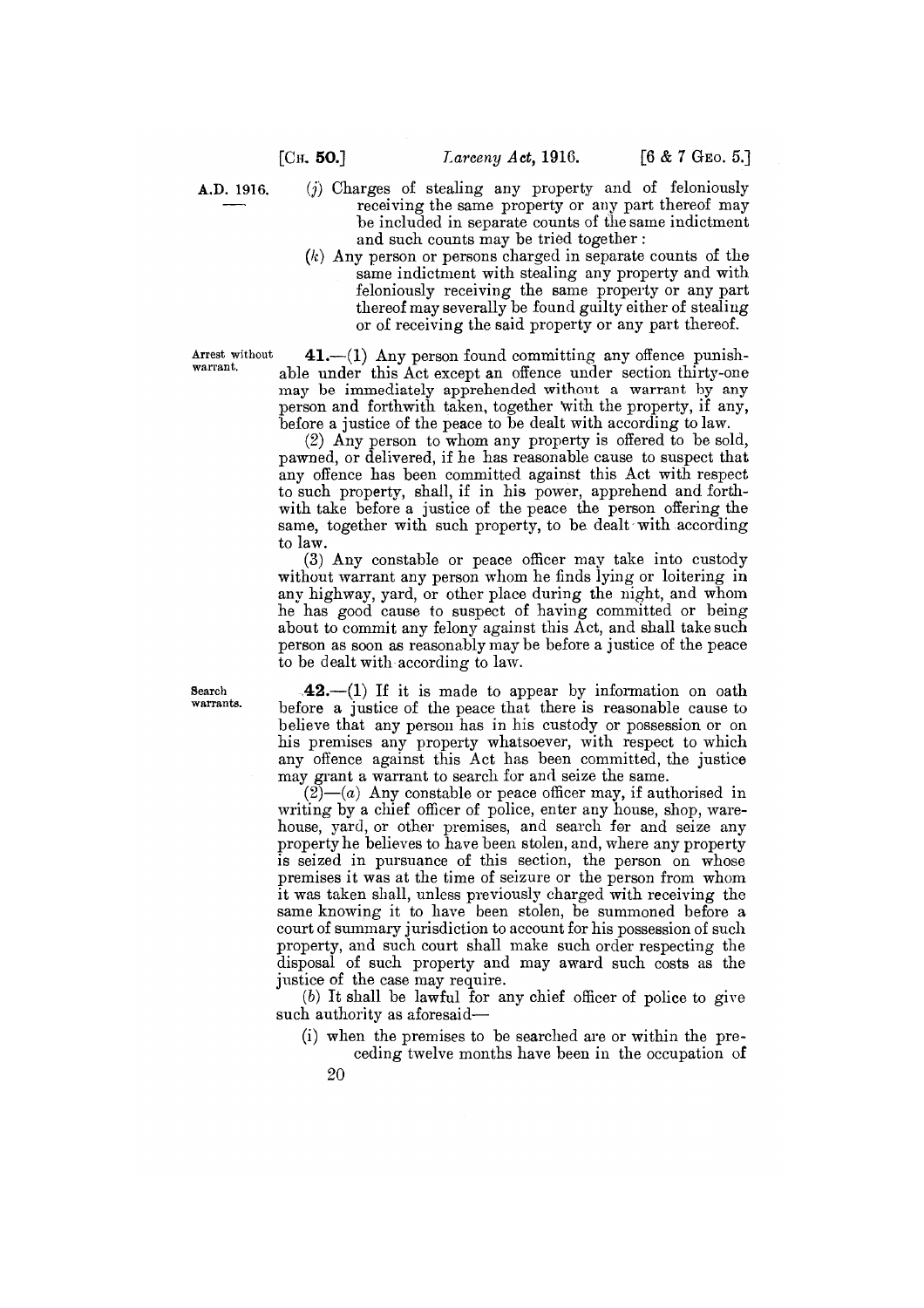any person who has been convicted of receiving stolen A.D. 1916. property or of harbouring thieves; or

(ii) when the premises to be searched are in the occupation of any person who has been convicted of any offence involving fraud or dishonesty and punishable with penal servitude or imprisonment.

(c) It shall not be necessary for such chief officer of police on giving such authority to any particular property, but he may give such authority if he has reason to believe generally that such premises are being made a receptacle for stolen goods.

43.—(1) Whenever any person is being proceeded against Evidence.

for receiving any property, knowing it to have been stolen, or for having in his possession stolen property, for the purpose of proving guilty knowledge there may be given in evidence at any stage of the proceedings—

- (a) the fact that other property stolen within the period of twelve months preceding the date of the offence charged was found or had been in his possession;
- (b) the fact that within the five years preceding the date of the offence charged he was convicted of any offence involving fraud or dishonesty.

This last-mentioned fact may not be proved unless—

(i) seven days' notice in writing has been given to the offender that proof of such previous conviction is intended to be given;

(ii) evidence has been given that the property in respect of which the offender is being tried was found or had been in his possession.

(2) No person shall be liable to he convicted of any offence against sections six, seven subsection (1), twenty, twenty-one, and twenty-two of this Act upon any evidence whatever in respect of any act done by him, if at any time previously to his being charged with such offence he has first disclosed such act on oath, in consequence of any compulsory process of any court of law or equity in any action, suit, or proceeding which has been bonâ fide instituted by any person aggrieved.

(3) In any proceedings in respect of any offence against sections six, seven subsection (1), twenty, twenty-one, and twenty-two of this Act, a statement or admission made by any person in any compulsory examination or deposition before any court on the hearing of any matter in bankruptcy shall not be admissible in evidence against that person.

44.—(1) If on the trial of any indictment for robbery, it Verdict. is proved that the defendant committed an assault with intent to rob, the jury may acquit the defendant of robbery and find him guilty of an assault with intent to rob, and thereupon he shall be liable to be punished accordingly.

(2) If on the trial of any indictment for any offence against section seventeen of this Act (relating to embezzlement) it is proved that the defendant stole the property in question, the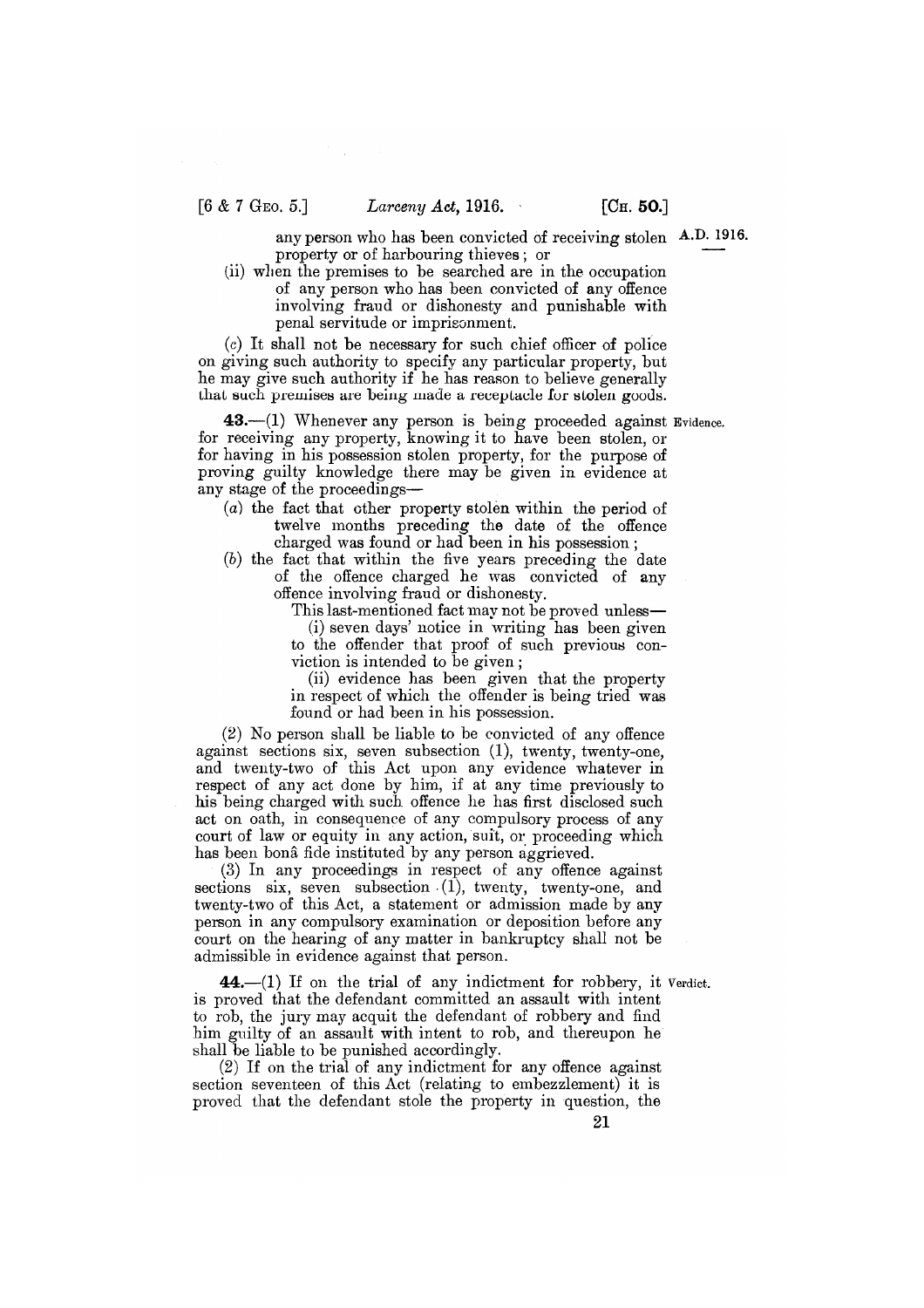A.D. 1916. jury may find him guilty of stealing, and thereupon he shall be liable to be punished accordingly; and on the trial of any indictment for stealing the jury may in like manner find the defendant guilty of embezzlement or of fraudulent application or disposition, as the case may be, and thereupon he shall be liable to be punished accordingly.

> (3) If on the trial of any indictment for stealing it is proved that the defendant took any chattel, money, or valuable security in question in any such manner as would amount in law to obtaining it by false pretences, with intent to defraud, the jury may acquit the defendant of stealing and find him guilty of obtaining the chattel, money, or valuable security by false pretences, and thereupon he shall be liable to be punished accordingly.

> (4) If on the trial of any indictment for obtaining any chattel, money, or valuable security by false pretences it is proved that the defendant stole the property in question, he shall not by reason thereof be entitled to be acquitted of obtaining such property by false pretences.

> (5) If on the trial of any two or more persons indicted for jointly receiving any property it is proved that one or more of such persons separately received any part of such property, the jury may convict upon such indictment such of the said persons as are proved to have received any part of such property.

Restitution.  $45-(1)$  If any person guilty of any such felony or misdemeanour as is mentioned in this Act, in stealing, taking, obtaining, extorting, embezzling, converting, or disposing of, or in knowingly receiving, any property, is prosecuted to conviction by or on behalf of the owner of such property, the property shall be restored to the owner or his representative.

> (2) In every case in this section referred to the court before whom such offender is convicted shall have power to award from time to time writs of restitution for the said property or to order the restitution thereof in a summary manner:

56 & 57 Vict. Provided that where goods as defined in the Sale of Goods c. 71. Act, 1893, have been obtained by fraud or other wrongful means not amounting to stealing, the property in such goods shall not re-vest in the person who was the owner of the goods or his personal representative, by reason only of the conviction of the offender:

And provided that nothing in this section shall apply to the case of—

(a) any valuable security which has been in good faith paid or discharged by some person or body corporate liable to the payment thereof, or, being a negotiable instrument, has been in good faith taken or received by transfer or delivery by some person or body corporate for a just and valuable consideration without any notice or without any reasonable cause to suspect that the same had been stolen;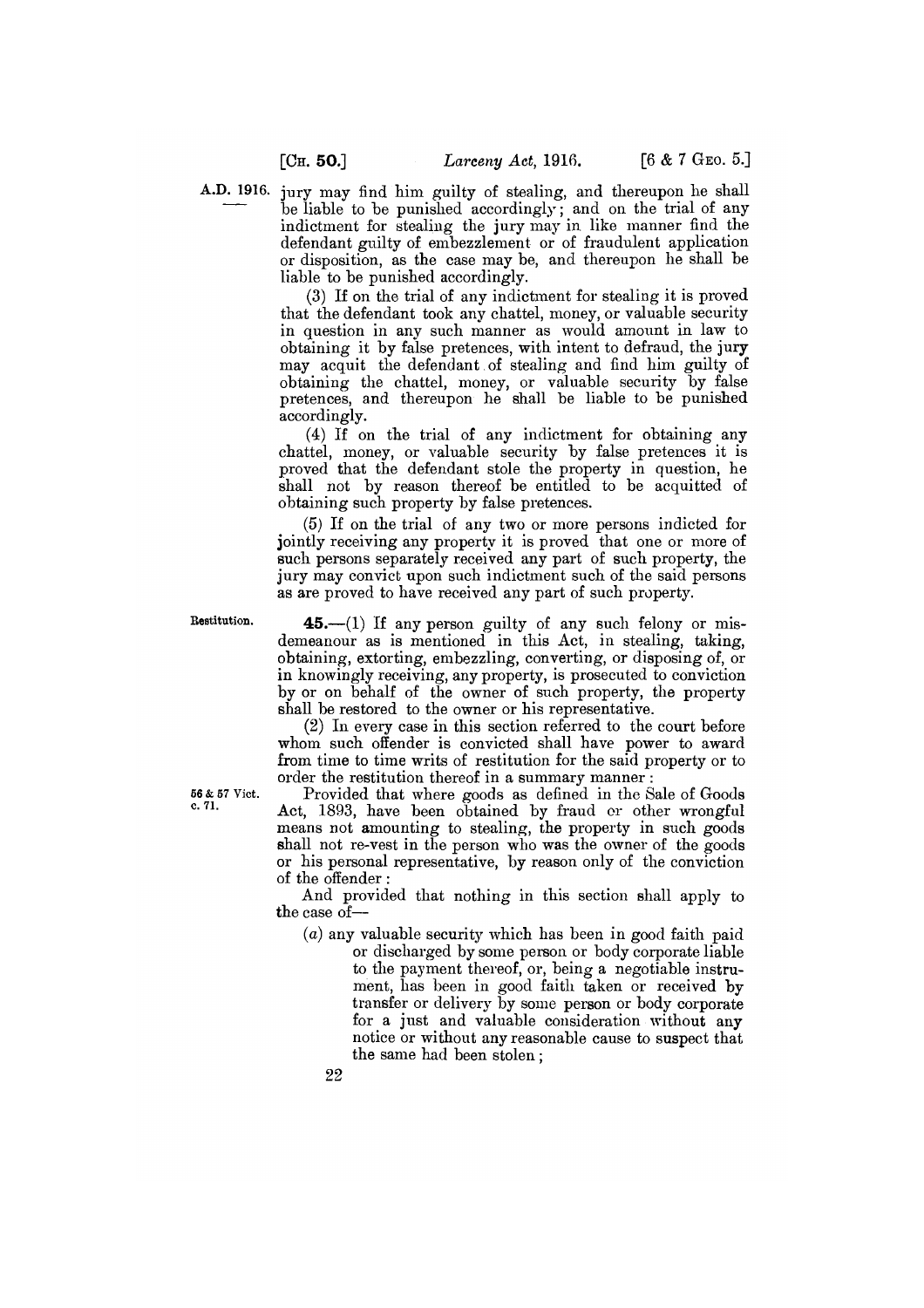(b) Any offence against sections twenty, twenty-one, and A.D. 1916. twenty-two of this Act.

(3) On the restitution of any stolen property if it appears to the court by the evidence that the offender has sold the stolen property to any person, and that such person has had no knowledge that the same was stolen, and that any moneys have been taken from the offender on his apprehension, the court may, on the application of such purchaser, order that out of such moneys a sum not exceeding the amount of the proceeds of such sale be delivered to the said purchaser.

**46.**—(1) In this Act, unless the context otherwise requires,— Interpretation. The expression "chief officer of police" means-

(a) In the city of London, the Commissioner of City Police;

 $(b)$  In the Metropolitan Police District, the Commissioner of Police of the Metropolis;

 $(c)$  In any other police district in England, the officer having the chief command of the police in such police district;

(d) In the police district of Dublin Metropolis, either of the commissioners of police for the said district;

(e) In any other police district in Ireland, the subinspector of the Royal Irish Constabulary;

and shall include any person authorised by such said chief officer of police to act in his behalf:

- The expression "document of title to goods" includes any bill of lading, India warrant, dock warrant, warehousekeeper's certificate, warrant or order for the delivery or transfer of any goods or valuable thing, bought or sold note, or any other document used in the ordinary course of business as proof of the possession or control of goods, or authorising or purporting to authorise, either by endorsement or by delivery, the possessor of such document to transfer or receive any goods thereby represented or therein mentioned or referred to:
- The expression "document of title to lands" includes any deed, map, roll, register, paper, or parchment, written or printed, or partly written and partly printed, being or containing evidence of the title, or any part of the title, to any real estate or to any interest in or out of any real estate
- The expressions "mail," "mail bag," "officer of the Post Office," "postal packet," "post office," and "in course of transmission by post," shall have the same meanings in this Act as in the Post Office Act, 1908:
- The expression "night" means the interval between nine o'clock in the evening and six o'clock in the morning of the next succeeding day: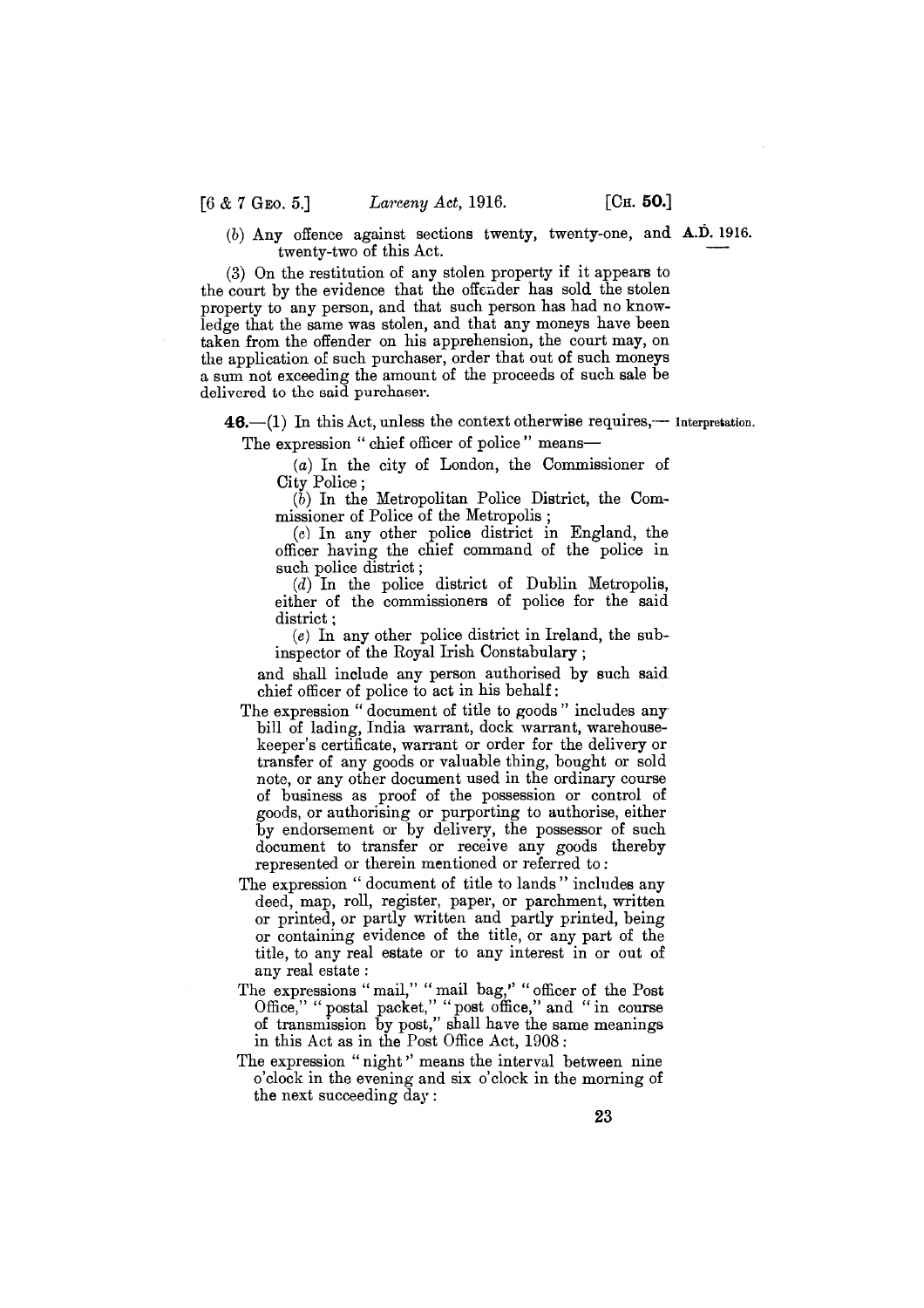- A.D. 1916. The expression "property" includes any description of real and personal property, money, debts, and legacies, and all deeds and instruments relating to or evidencing the title or right to any property, or giving a right to recover or receive any money or goods, and also includes not only such property as has been originally in the possession or under the control of any person, but also any property into or for which the same has been converted or exchanged, and anything acquired by such conversion or exchange, whether immediately or otherwise
	- The expression "trustee" means a trustee on some express trust created by some deed, will, or instrument in writing, and includes the heir or personal representative of any such trustee, and any other person upon or to whom the duty of such trust shall have devolved or come, and also an executor and administrator, and an official receiver, assignee, liquidator, or other like officer acting under any present or future Act relating to joint stock companies or bankruptcy:
	- The expression "valuable security" includes any writing entitling or evidencing the title of any person to any share or interest in any public stock, annuity, fund, or debt of any part of His Majesty's Dominions, or of any foreign state, or in any stock, annuity, fund, or debt of any body corporate, company, or society, whether within or without His Majesty's Dominions, or to any deposit in any bank, and also includes any scrip, debenture, bill, note, warrant, order, or other security for payment of money, or any accountable receipt, release, or discharge, or any receipt or other instrument evidencing the payment of money, or the delivery of any chattel personal, and any document of title to lands or goods as hereinbefore defined.

(2) The expression "dwelling-house" does not include a building although within the same curtilage with any dwellinghouse and occupied therewith unless there is a communication between such building and dwelling-house, either immediate or by means of a covered and enclosed passage leading from one to the other.

(3) References in this Act to any Act in force at the commencement of this Act shall be held to include a reference to that Act as amended, extended, or applied by any other Act.

Savings.  $47 - (1)$  Where, by virtue of some other Act, an offence against this Act subjects the offender to any forfeiture or disqualification, or to any penalty other than penal servitude or fine, the liability of the offender to punishment under this Act shall be in addition to and not in substitution for his liability under such other Act.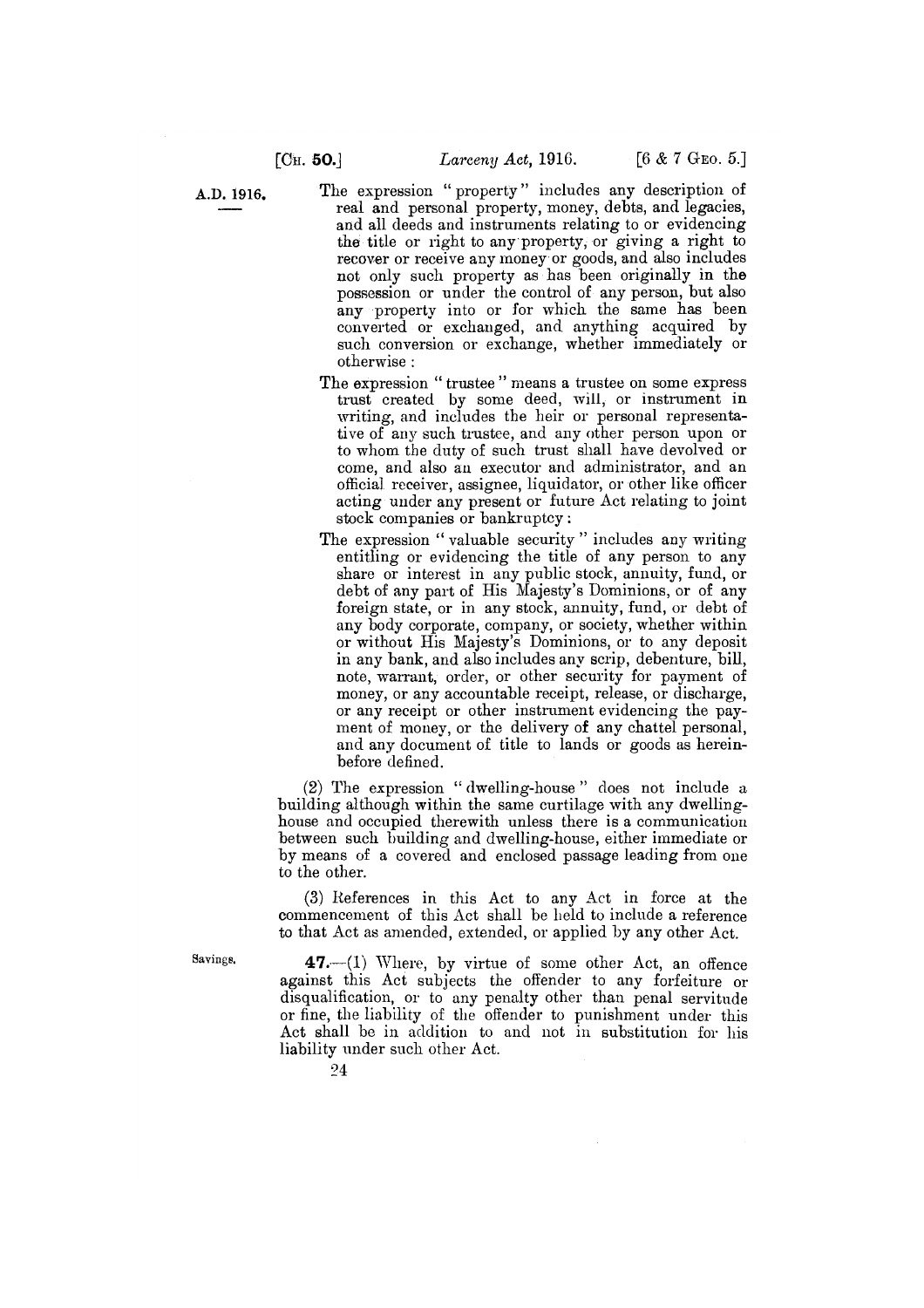(2) Where an offence against this Act is by any other Act, A.D. 1916. whether passed before or after the commencement of this Act, made punishable on summary conviction, proceedings may he taken either under such other Act or under this Act: Provided that where such an offence was at the commencement of this Act punishable only on summary conviction, it shall remain only so punishable.

48,—(1) The enactments specified in the Schedule to this Repeals. Act are hereby repealed as to England and Ireland to the extent specified in the third column thereof.

(2) For the purposes of the First Schedule to the Summary  $42 \times 43$  Vict. Jurisdiction Act,  $\overline{1879}$ , the first subsection of the thirty-third <sup>c. 49</sup>. section of this Act shall be substituted for the ninety-first and ninety-fifth sections of the Larceny Act, 1861.

49. This Act shall not extend to Scotland, except as herein- Extent. before otherwise expressly provided.

50. This Act may be cited as the Larceny Act, 1916, and Short title and shall come into operation on the first day of January nineteen commence hundred and seventeen.

C  $25$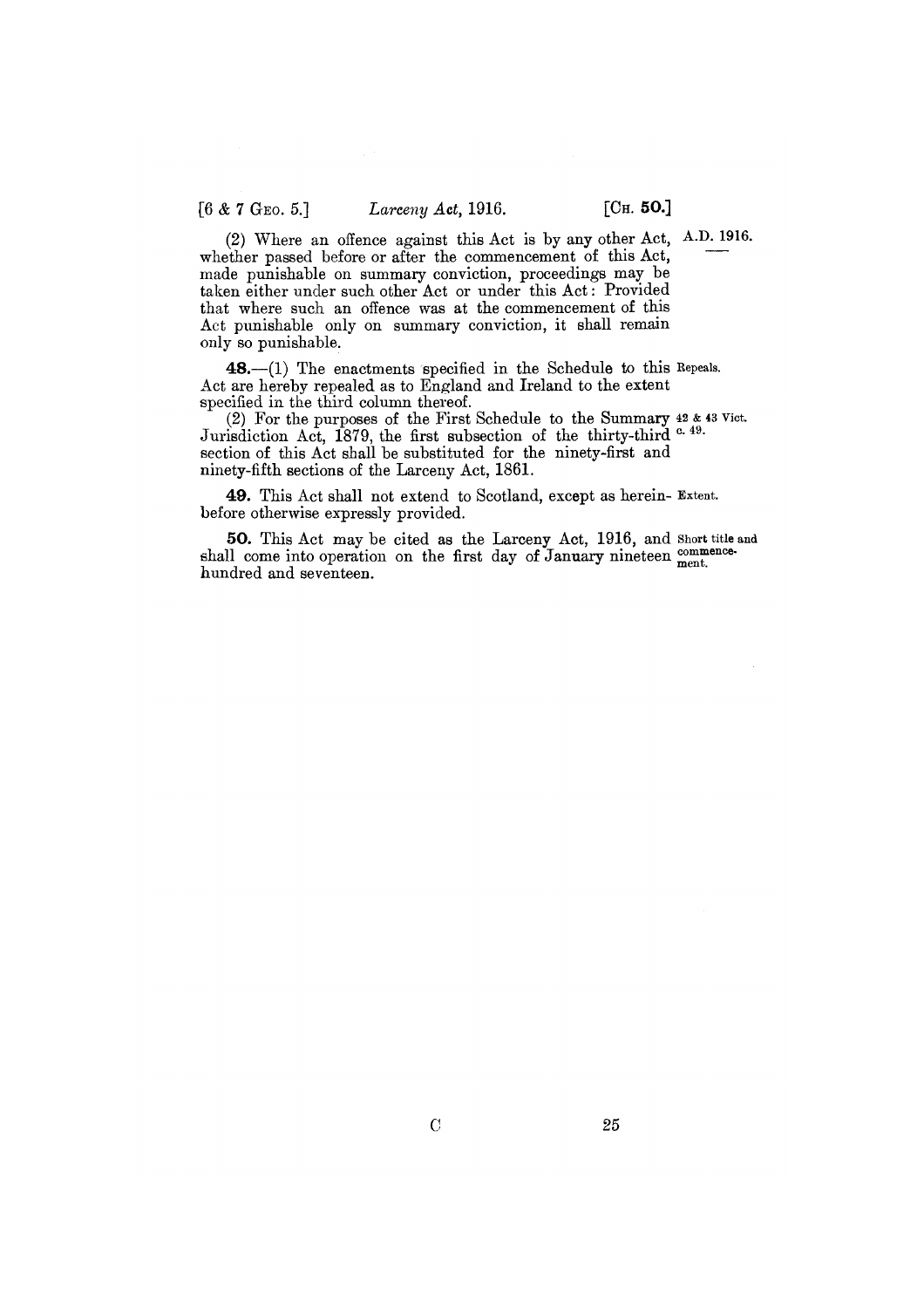c. 96.

c. 112.

c. 16.

c. 96.

## AD. 1916.

## Section 48 (1).

# ENACTMENTS REPEALED.

SCHEDULE.

### Session and Title or Short Title. Extent of Repeal. 33 Hen. 8. Section thirteen. c. 12.<br>6 & 7 Vict. Section three. The Libel Act, 1843  $\overline{a}$ 14 & 15 Vict. The Criminal Procedure In section five, so far as it relates  $c. 100.$ Act, 1851. to Ireland, the words" stealing, embezzling," and the words "or for obtaining by false pre-" tences." Section eighteen, from the words "and in cases" to the end of the section. 17 & 18 Vict. The Literary and Scien-In section twenty-six, from "steal" to "chattels of the<br>"institution, or." tific Institutions Act, 1854. 23 & 24 Vict. The Municipal Corpora-Section seven. tion Mortgages, &c. Act, 1860. In section one, from "the term 24 & 25 Vict. The Larceny Act, 1861 'trustee'" to "bankruptcy or insolvency"; and from "for the purposes of this Act, the night" to " succeeding day."

Sections two to eleven, both inelusive.

In section eighteen, from "and whosoever" to the end of the section.

In section nineteen, from "and whosoever" to the end of the section.

Section twenty.

- In section twenty-six, from the beginning of the section "simple larceny and."
- In section twenty seven, the words "shall steal, or."
- In section twenty eight, the words "shall steal, or."
- In section twenty-nine, the words, "steal or."
- In section thirty, the words "shall steal or."
- Sections thirty-one and thirty-two. In section thirty - three, from " and whosoever having been twice convicted ' to the end of the section.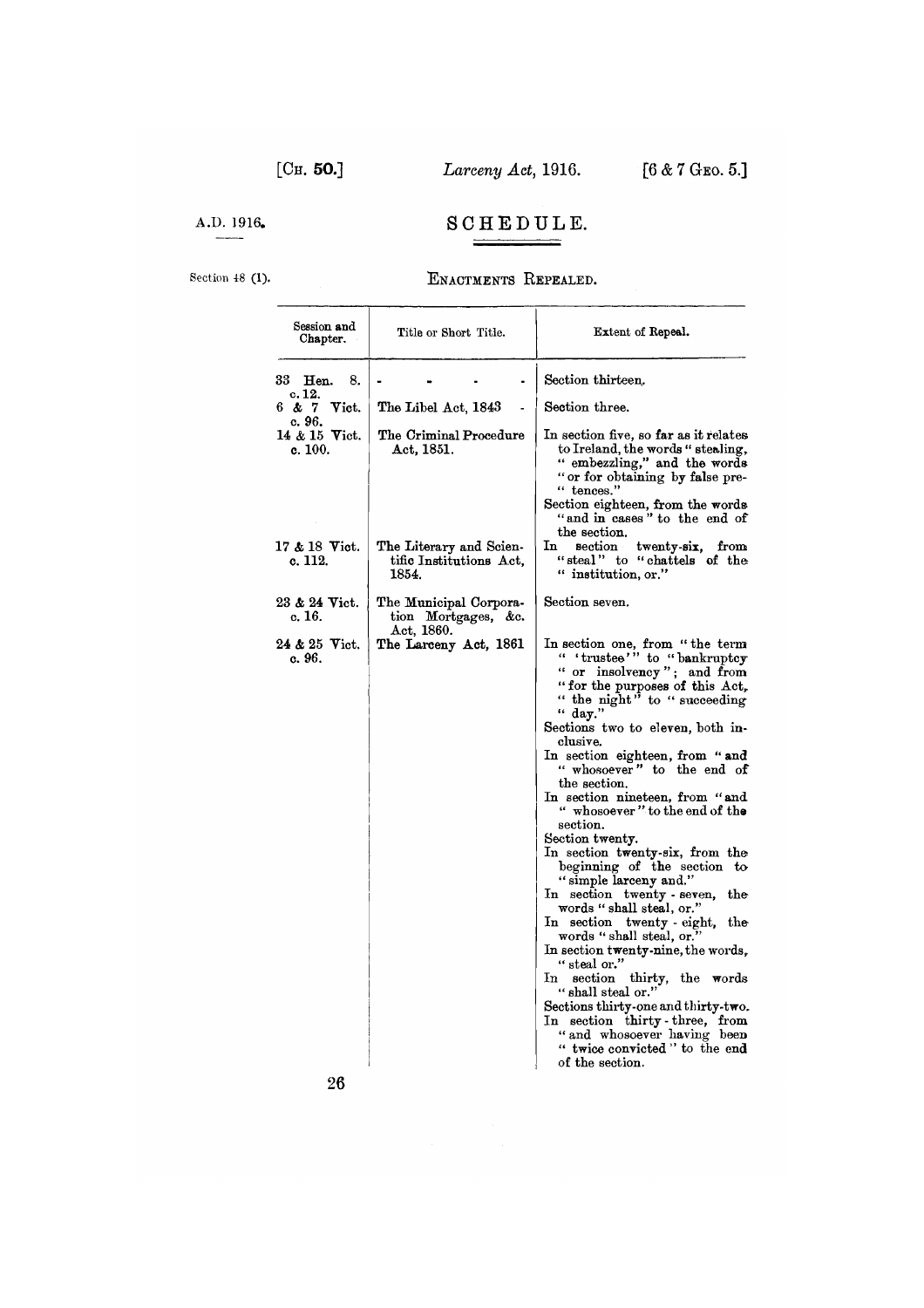$[6 & 7 G_{E0.5}]$ 

Session and<br>Chapter.

 $Lareeny Act, 1916.$  [CH. 50.]

ī

 $\hat{\mathcal{A}}$ 

Title or Short Title. Extent of Repeal. A.D. 1916. the end of the

| 24 & 25 Vict.            |                                            | In section thirty-six, from " and<br>" whosoever" to the end of the |
|--------------------------|--------------------------------------------|---------------------------------------------------------------------|
| c. $96$ - <i>cont</i> .  |                                            | section.                                                            |
|                          |                                            | Section thirty-eight.                                               |
|                          |                                            | Sections forty to sixty-four, both                                  |
|                          |                                            | inclusive.                                                          |
|                          |                                            | Sections sixty-seven to seventy-                                    |
|                          |                                            | four, both inclusive.                                               |
|                          |                                            | Sections seventy-seven to eighty-<br>one, both inclusive.           |
|                          |                                            | Sections eighty-eight to ninety-<br>six, both inclusive.            |
|                          |                                            | In section ninety-eight, the words                                  |
|                          |                                            | " except only a receiver of stolen                                  |
|                          |                                            | " property."<br>Sections one hundred and                            |
|                          |                                            | One hundred and one.                                                |
|                          |                                            | Section one hundred and four-                                       |
|                          |                                            | teen.                                                               |
| 30 & 31 Vict.            | The<br>Criminal<br>$\mathbf{Law}$          | section nine, the<br>In<br>words                                    |
| c. 35.                   | Amendment Act, 1867.                       | "either" and the words "or                                          |
|                          |                                            | " otherwise."                                                       |
| 31 & 32 Vict.<br>c. 116. | The Larceny Act, 1868 -                    | Section one.                                                        |
| 34 & 35 Vict.            | The Prevention of Crimes                   | Sections sixteen and nineteen.                                      |
| c. 112.                  | Act, 1871.                                 |                                                                     |
| 39 & 40 Vict.            | The Statute Law Revi-                      | Section three.                                                      |
| c. 20.                   | (Substituted)<br>vision                    |                                                                     |
|                          | Enactments)Act, 1876.                      | Section one hundred and seven-                                      |
| 45 & 46 Vict.<br>c. 50.  | The Municipal Corpo-<br>rations Act, 1882. | teen.                                                               |
| 45 & 46 Vict.            | The Electric Lighting                      | Section twenty-three.                                               |
| c. 56.                   | Act, 1882.                                 |                                                                     |
| 59 & 60 Vict.            | The Larceny Act, 1896 -                    | The whole Act.                                                      |
| c. 52.                   |                                            |                                                                     |
| 59 & 60 Vict.<br>c.57.   | The Burglary Act, 1896                     | The whole Act.                                                      |
| $1$ Edw. 7. c. $10$      | The Larceny Act, 1901 -                    | The whole Act.                                                      |
| 4 & 5 Geo. 5.            | $\mathbf{The}$<br>Criminal Justice         | Section thirty-five.                                                |
| c. 58.                   | Administration<br>Act.                     | subsection<br>Section thirty-nine,                                  |
|                          | 1914.                                      | two.                                                                |
|                          |                                            | The Third Schedule.                                                 |
|                          |                                            |                                                                     |

Produced in the U.K. for W.J. SHARP Controller and Chief Executive of Her Majesty's Stationery Office and Queen's Printer of Acts of Parliament LONDON: PUBLISHED BY HER MAJESTY'S STATIONERY OFFICE